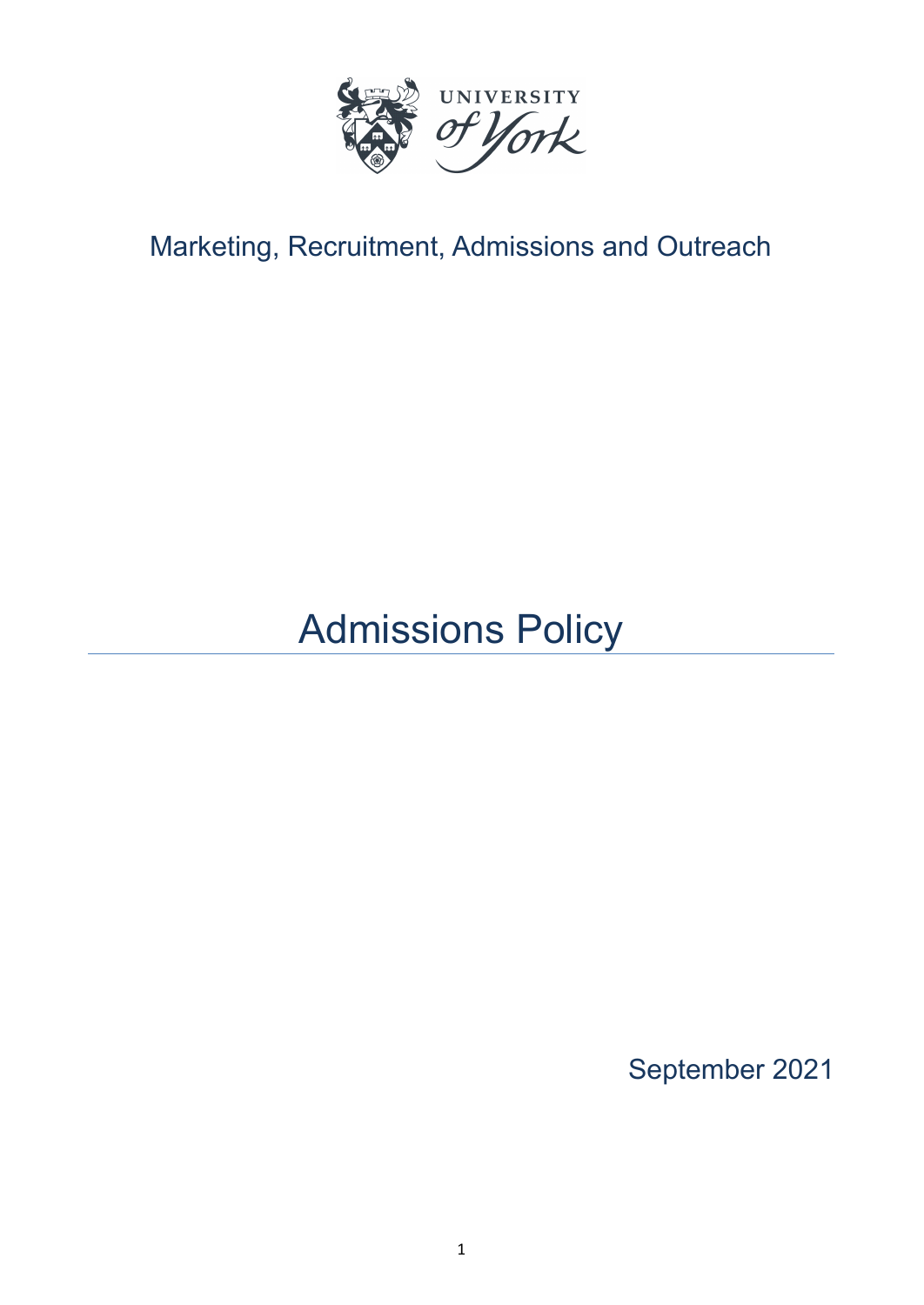### **Contents**

| Scope of policy                                          | 4              |
|----------------------------------------------------------|----------------|
| Responsibility and monitoring of policies and procedures | 4              |
| The University's recruitment and admissions aims         | 4              |
| Legislation and regulation                               | 5              |
| Responsibilities                                         | 5              |
| Responsibility for recruitment and admissions activities | 5              |
| Training                                                 | 6              |
| Enabling prospective applicants to make informed choices | 6              |
| Information for enquirers, applicants and their advisors | 6              |
| Entry requirements and typical offers                    | $\overline{7}$ |
| Academic requirements                                    | $\overline{7}$ |
| English Language requirements                            | 8              |
| References                                               | 9              |
| Non-academic requirements                                | 9              |
| Verification                                             | 10             |
| How applications are assessed                            | 10             |
| Selection principles                                     | 10             |
| Assessing applications                                   | 10             |
| Applicants who have mitigating circumstances             | 10             |
| Contextual information and offer making                  | 11             |
| <b>York Access Scheme</b>                                | 11             |
| Postgraduate contextual data                             | 12             |
| Keeping applicants informed                              | 12             |
| Communicating with applicants                            | 12             |
| You@York                                                 | 12             |
| Applying                                                 | 12             |
| How and when to apply                                    | 12             |
| Time taken to consider an application                    | 13             |
| Our decisions                                            | 14             |
| Offers of entry for successful applicants                | 14             |
| Alternative course offers                                | 14             |
| Feedback for unsuccessful applicants                     | 14             |
| Applicant responses                                      | 14             |
| Responding to offers and response deadlines              | 14             |
| Confirmation of a place                                  | 15             |
| Meeting conditions                                       | 15             |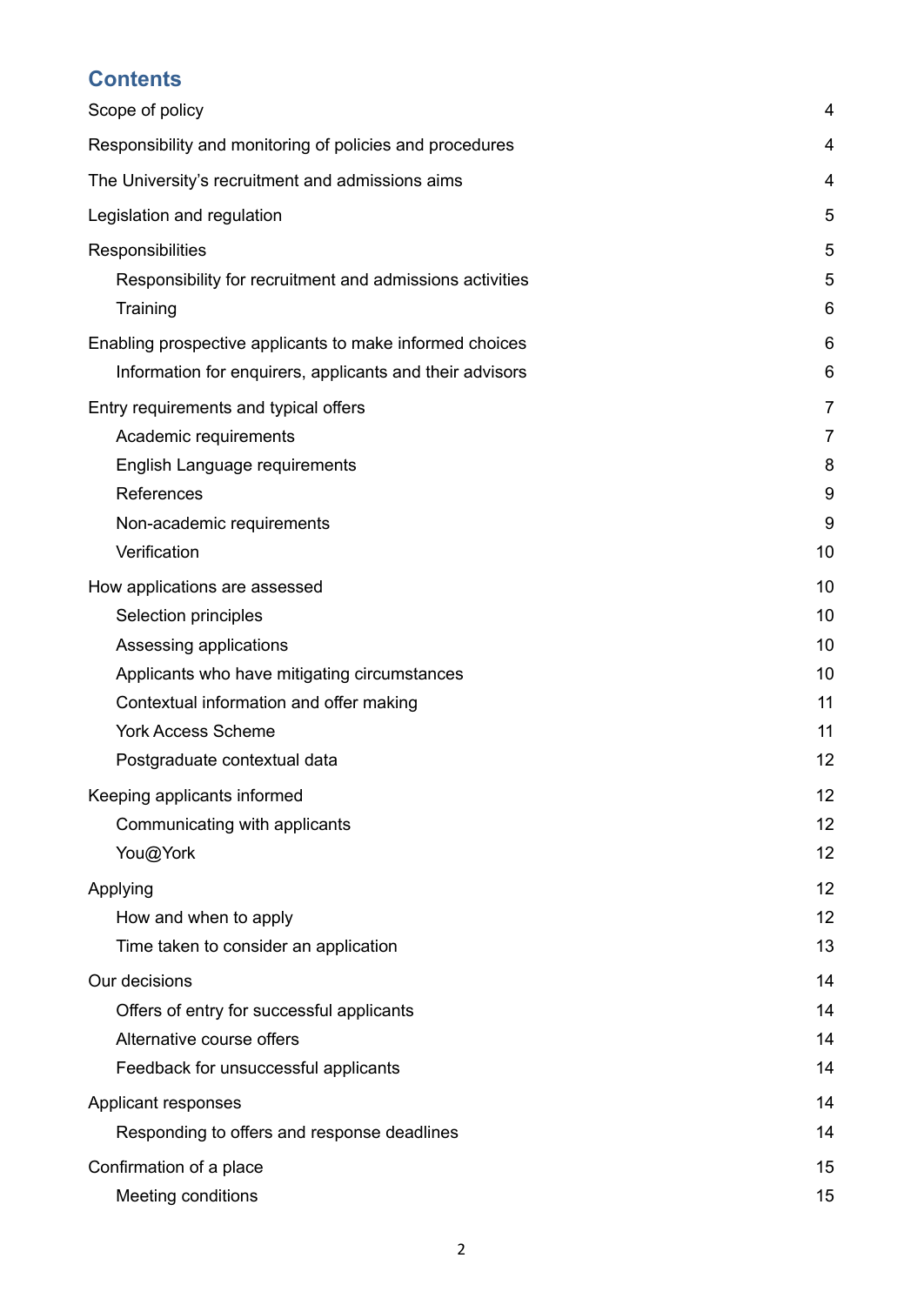| Deadlines for satisfying offer conditions             | 15 |
|-------------------------------------------------------|----|
| Applicants with disabilities                          | 15 |
| Applicants with other long term health conditions     | 16 |
| Applicants who have faced exceptional circumstances   | 16 |
| Student immigration                                   | 17 |
| Student visas                                         | 17 |
| Academic Technology Approval Scheme (ATAS)            | 17 |
| Applicants with criminal convictions                  | 17 |
| Age on entry                                          | 18 |
| Applications for advanced entry                       | 18 |
| Re-applications                                       | 19 |
| Re-admission of students                              | 19 |
| Applications for deferred entry                       | 19 |
| Fraud, plagiarism and omission                        | 19 |
| Re-marks, appeals, and re-takes                       | 20 |
| <b>Financial information</b>                          | 20 |
| <b>Tuition fees</b>                                   | 20 |
| Assessment of tuition fee status                      | 20 |
| Tuition fee deposits                                  | 21 |
| Changes to programmes                                 | 21 |
| <b>Enrolment and induction</b>                        | 21 |
| Interactions between the University and the applicant | 21 |
| Appeals and complaints                                | 22 |
| Applicant data                                        | 22 |
| <b>Equal Opportunities monitoring</b>                 | 22 |
| Further information                                   | 23 |
| <b>Relevant websites</b>                              | 23 |
| Relevant publications                                 | 23 |
| Contact details                                       | 23 |
| Version                                               | 23 |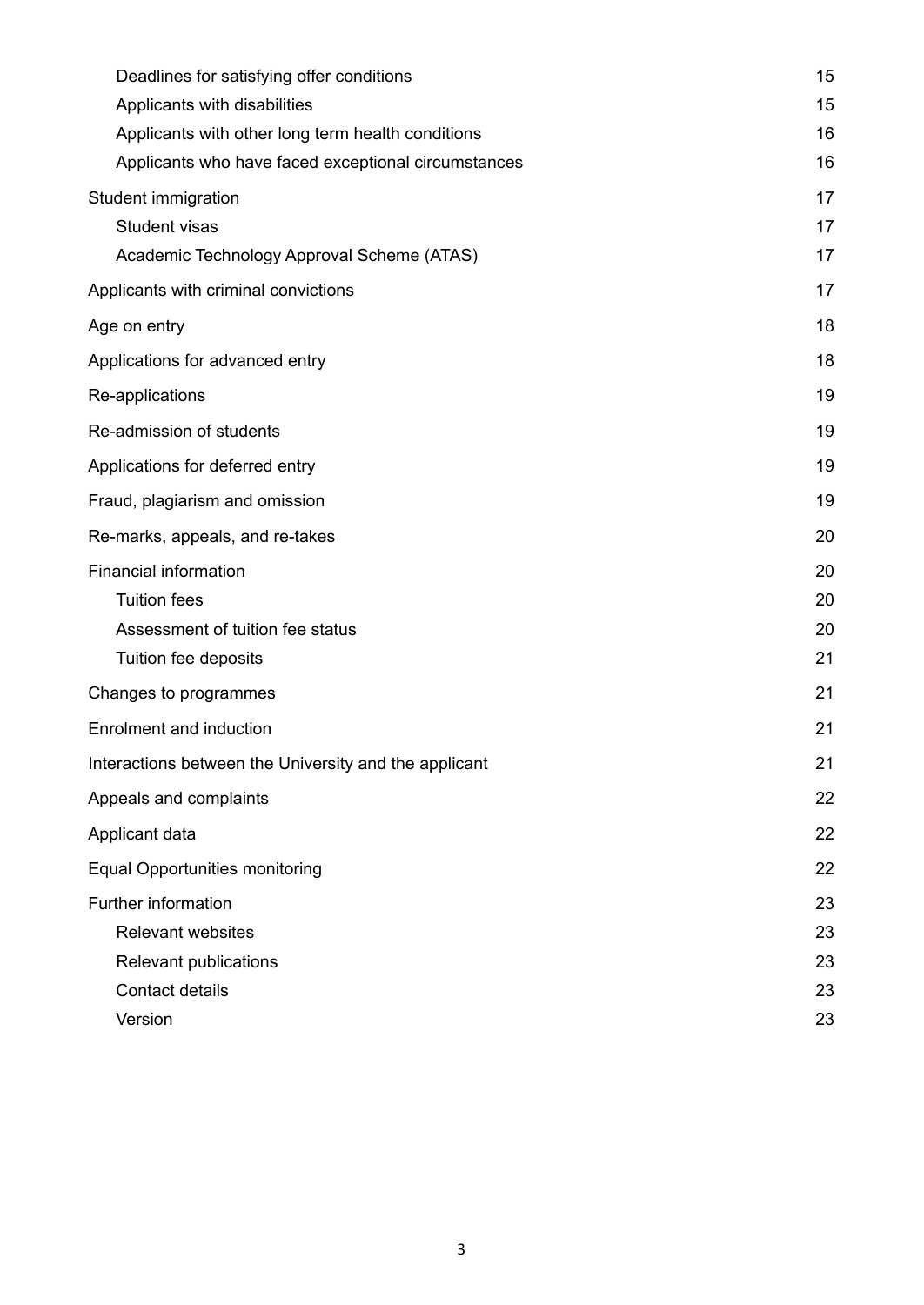### <span id="page-3-0"></span>**Scope of policy**

This policy applies to all applications for undergraduate, postgraduate and pre-sessional programmes at the University of York ("the University"), the Hull York Medical School ("HYMS"), and other professional training programmes run in collaboration with contracted third parties. The policy is intended to give guidance to staff and prospective students on the University's procedures for recruiting, selecting and admitting undergraduate, postgraduate, and visiting students, to all campus-based, blended learning, and online programmes.

Admissions to the Foundation Certificate and Pre-Masters programmes at the University's International Pathway College (IPC) are handled by Kaplan International Colleges (KIC) and are not covered by this policy. Any issues relating to these admissions will be dealt with in accordance with the admissions policies of KIC and/or the University as appropriate. This includes the management of complaints concerning admissions to the IPC.

### <span id="page-3-1"></span>**Responsibility and monitoring of policies and procedures**

**Admissions policy:** This policy is the responsibility of the Head of Admissions and is reviewed and updated annually.

**Admissions procedures:** The admission of students to the University and to HYMS is managed by Marketing, Recruitment, Admissions and Outreach (MRAO). The Head of Admissions is responsible for the delivery of the overall admissions service. The respective Deputy Heads of Admissions for Undergraduate and Postgraduate Admissions monitor admissions procedures within MRAO. Admissions procedures are regularly reviewed and updated where necessary.

Departmental admissions procedures are monitored by departmental admissions tutors or boards of studies with advice from the Head of Admissions and the Senior Admissions Managers.

### <span id="page-3-2"></span>**The University's recruitment and admissions aims**

The University is committed to excellence in its recruitment practice. The admissions service is designed to contribute to our aims of admitting students with the best potential to succeed, regardless of their background. The University aims to provide a professional and fair service for all enquirers and applicants.

The University aims to select students who:

- have the ability and motivation to benefit from the academic opportunities offered
- will contribute to the research-led environment of the University
- will fully engage with and contribute to university life

The University is committed to widening participation in higher education and aims to maintain a socially and culturally diverse student population. Principles of inclusion and equality of opportunity are central to the recruitment, selection, admission and retention of students. The University's Access and Participation Plan, sets out our aims and objectives in widening participation. Further information about our Access and Participation plan can be found at:

#### [www.york.ac.uk/schools-and-colleges/plans-policies](http://www.york.ac.uk/schools-and-colleges/plans-policies)

Through all our recruitment and admissions activities, we are committed to ensuring that no prospective or existing student is treated less favourably on the grounds of age, race, colour, nationality, ethnic origin, faith, disability, HIV status, sexual orientation, gender, marital or parental status, political belief or social or economic class.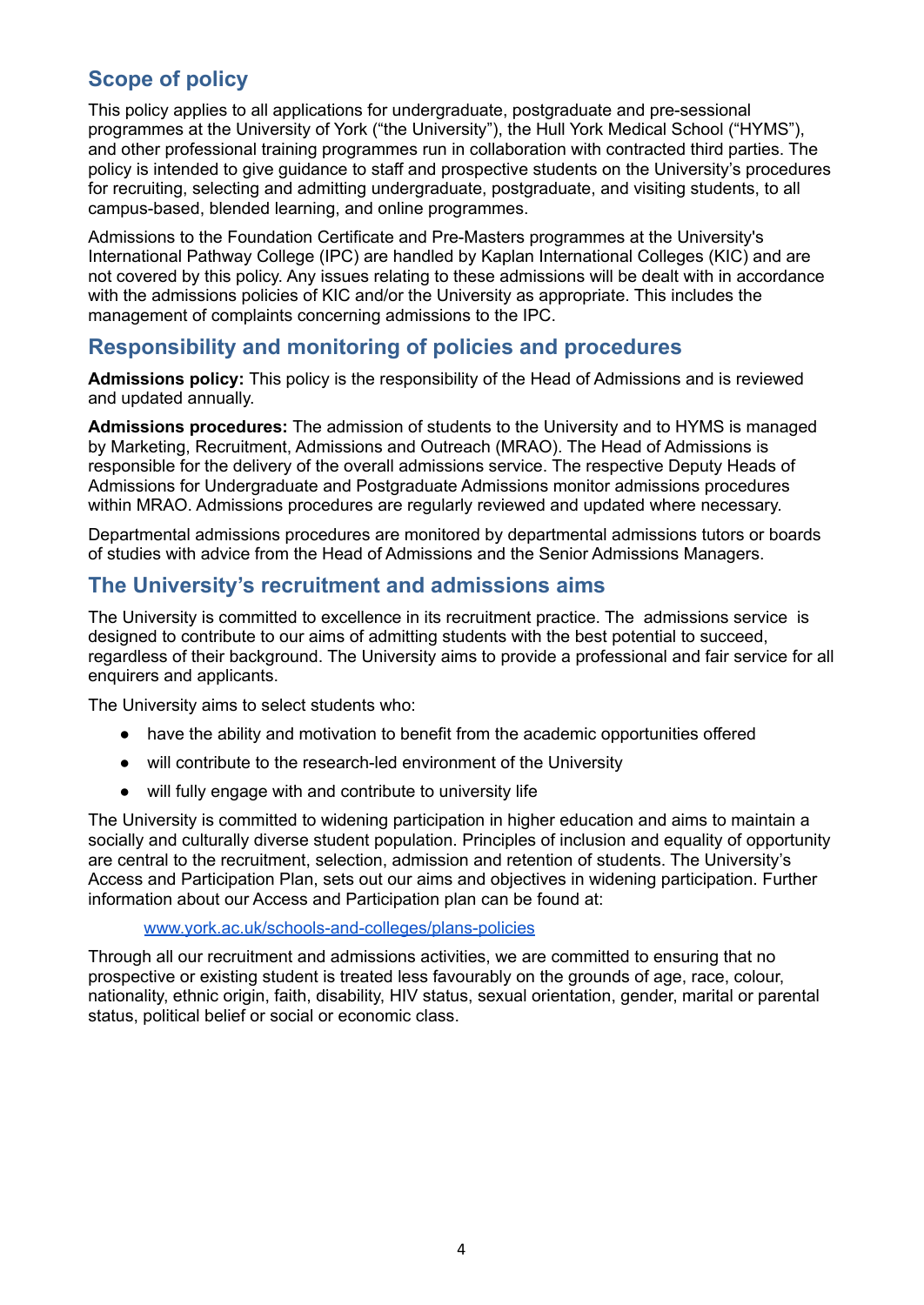### <span id="page-4-0"></span>**Legislation and regulation**

**National Legislation:** This policy takes into account the following relevant legislation:

- Children and Families Act 2014 (Part 3 Children and young people with special educational needs or disabilities)
- Consumer Rights Act 2015
- UK General Data Protection Regulation
- Data Protection Act 2018
- Equality Act 2010
- Freedom of Information Act 2000
- Higher Education and Research Act 2017
- Human Rights Act 1998
- Proceeds of Crime Act 2002 and the Money Laundering, Terrorist Financing and Transfer of Funds (Information on the Payer) Regulations 2017 (Money Laundering Regulations)
- Rehabilitation of Offenders Act 1974
- Rehabilitation of Offenders Act (Exceptions) Order 1995 (Amendment) (England and Wales) Order 2013

**National Guidelines:** We are committed to providing a fair, effective and professional admissions service which is consistent with good practice as defined in the Quality Assurance Agency's (QAA) UK Quality Code for Higher Education - Admissions, Recruitment and Widening Access. Details of the QAA code are available at:

[www.qaa.ac.uk/en/quality-code/advice-and-guidance/admissions-recruitment-and-widening-access](http://www.qaa.ac.uk/en/quality-code/advice-and-guidance/admissions-recruitment-and-widening-access)

**Institutional Regulation:** This policy is approved by the University Senate and reviewed by the University Teaching Committee. The policy observes the University policies on data protection, equality and diversity, students with disabilities, safeguarding, and widening participation. The policy also ensures that the University meets its obligations under the UK Visas and Immigration (UKVI) Student Visa arrangements for overseas students.

This policy also references the following:

University Ordinances and Regulations available at:

[www.york.ac.uk/about/organisation/governance/governance-documents/ordinances-and-re](http://www.york.ac.uk/about/organisation/governance/governance-documents/ordinances-and-regulations) [gulations](http://www.york.ac.uk/about/organisation/governance/governance-documents/ordinances-and-regulations)

Policy on Research Degrees (including Distance Learning options) available at:

[www.york.ac.uk/research/graduate-school/support/policies-documents/research-degree-poli](http://www.york.ac.uk/research/graduate-school/support/policies-documents/research-degree-policy) [cy](http://www.york.ac.uk/research/graduate-school/support/policies-documents/research-degree-policy)

[www.york.ac.uk/research/graduate-school/support/policies-documents/distance-learning-ph](http://www.york.ac.uk/research/graduate-school/support/policies-documents/distance-learning-phds) [ds](http://www.york.ac.uk/research/graduate-school/support/policies-documents/distance-learning-phds)

HYMS Regulations, Policies and Codes of Practice available at:

[www.hyms.ac.uk/staff-and-students/regulations-policies-and-codes-of-practice](http://www.hyms.ac.uk/staff-and-students/regulations-policies-and-codes-of-practice)

### <span id="page-4-1"></span>**Responsibilities**

### <span id="page-4-2"></span>**Responsibility for recruitment and admissions activities**

MRAO works closely with academic departments and other support services across the University to ensure the delivery of a fair, effective and professional recruitment and admissions service.

**MRAO:**

**●** ensures the effective implementation of the Admissions Policy and associated procedures;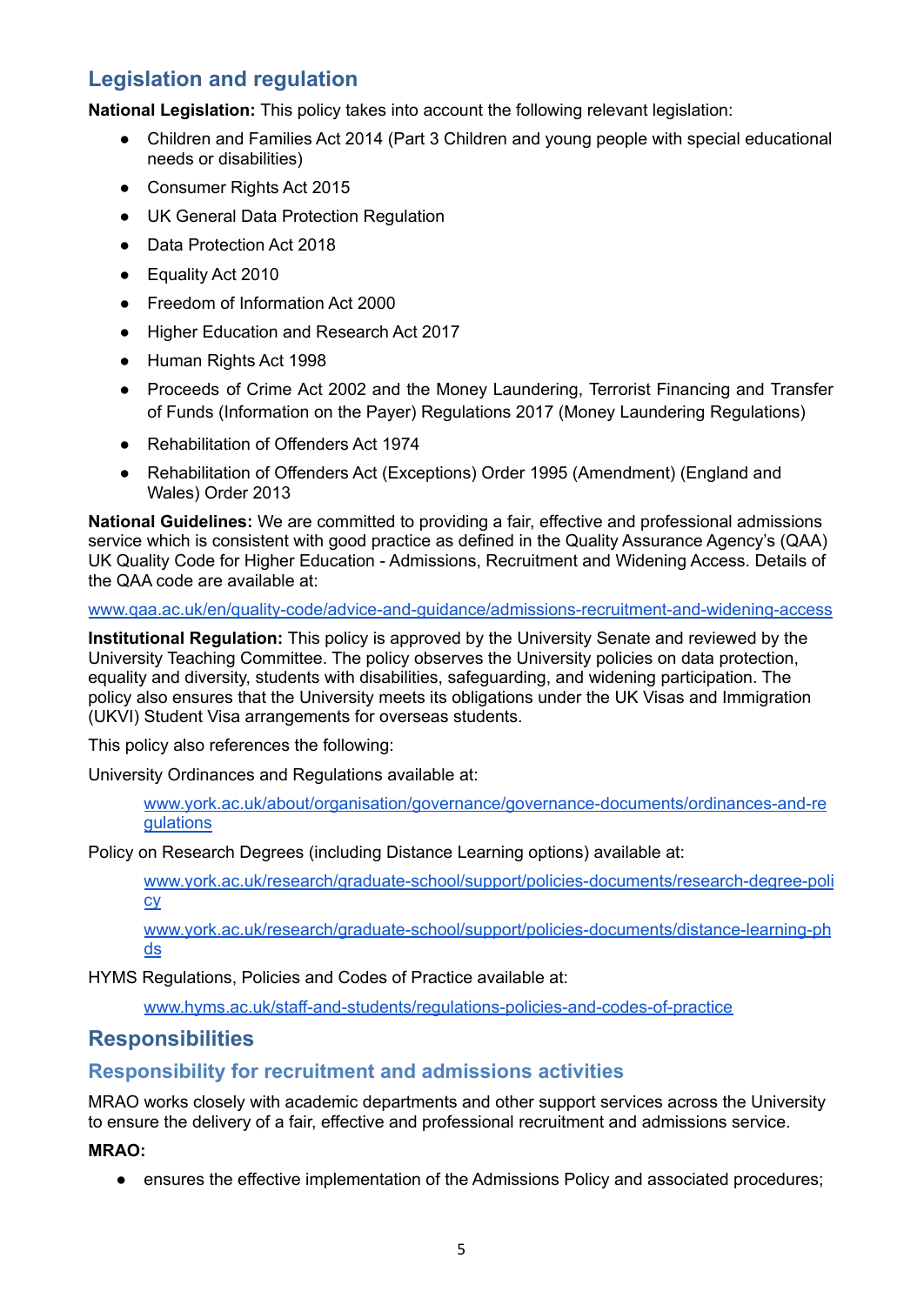- promotes the University and its programmes through a range of marketing and recruitment activities and materials;
- provides information, advice and guidance to academic departments, support services, enquirers, applicants and their advisors;
- assesses applications to determine a candidate's tuition fee status, and make or authorise decisions to offer or reject;
- informs the University planning process surrounding the delivery of student intakes and programme approvals and withdrawals;
- working with academic departments, informs and approves the setting of entry requirements;
- develops, delivers and maintains appropriate admissions systems; and
- provides training sessions and information events for all staff involved in recruitment and admissions activities.

#### **Academic departments:**

- **●** provide course and selection information to inform the development of publications and to enable accurate and informative responses to enquiries;
- **●** participate fully in enquirer and applicant engagement activities, such as Open Days and Visit Days;
- **●** working with MRAO, determine selection criteria to be used in the assessment of applications in order to ensure the recruitment of students who are able to succeed on their chosen programme of study; and
- **●** assess applications, conduct interviews where applicable, and recommend decisions.

### <span id="page-5-0"></span>**Training**

The University is committed to ensuring that all admissions staff are fully trained in admissions procedures and compliance aspects and are kept aware of any changes in policy made nationally or at an institutional level. Admissions training is the responsibility of MRAO and when appropriate sourced from external organisations.

MRAO runs an annual training session for all new admissions tutors and refresher training for more experienced staff. This training offers guidance in key areas and highlights the role of departmental admissions staff.

At key points in the admissions cycle, MRAO hosts a number of information and briefing sessions for all staff involved in recruitment and admissions. These meetings are intended to inform departmental staff of any changes in admissions practice and to share good practice in admissions.

MRAO also provides admissions system-specific training sessions for admissions staff.

Ad hoc working groups may be convened to develop policy, process or practice in relation to a particular admissions area or issue. Conferences may also be attended as required to discuss specific admissions issues at the local, national and international level.

### <span id="page-5-1"></span>**Enabling prospective applicants to make informed choices**

### <span id="page-5-2"></span>**Information for enquirers, applicants and their advisors**

The University selects and recruits students by:

- working with schools and colleges, teachers and advisers, to provide information and advice for learners that will help them to make the best and most informed choices for their future
- encouraging applications from the widest range of educational, social and cultural backgrounds
- providing clear and transparent admissions information to prospective applicants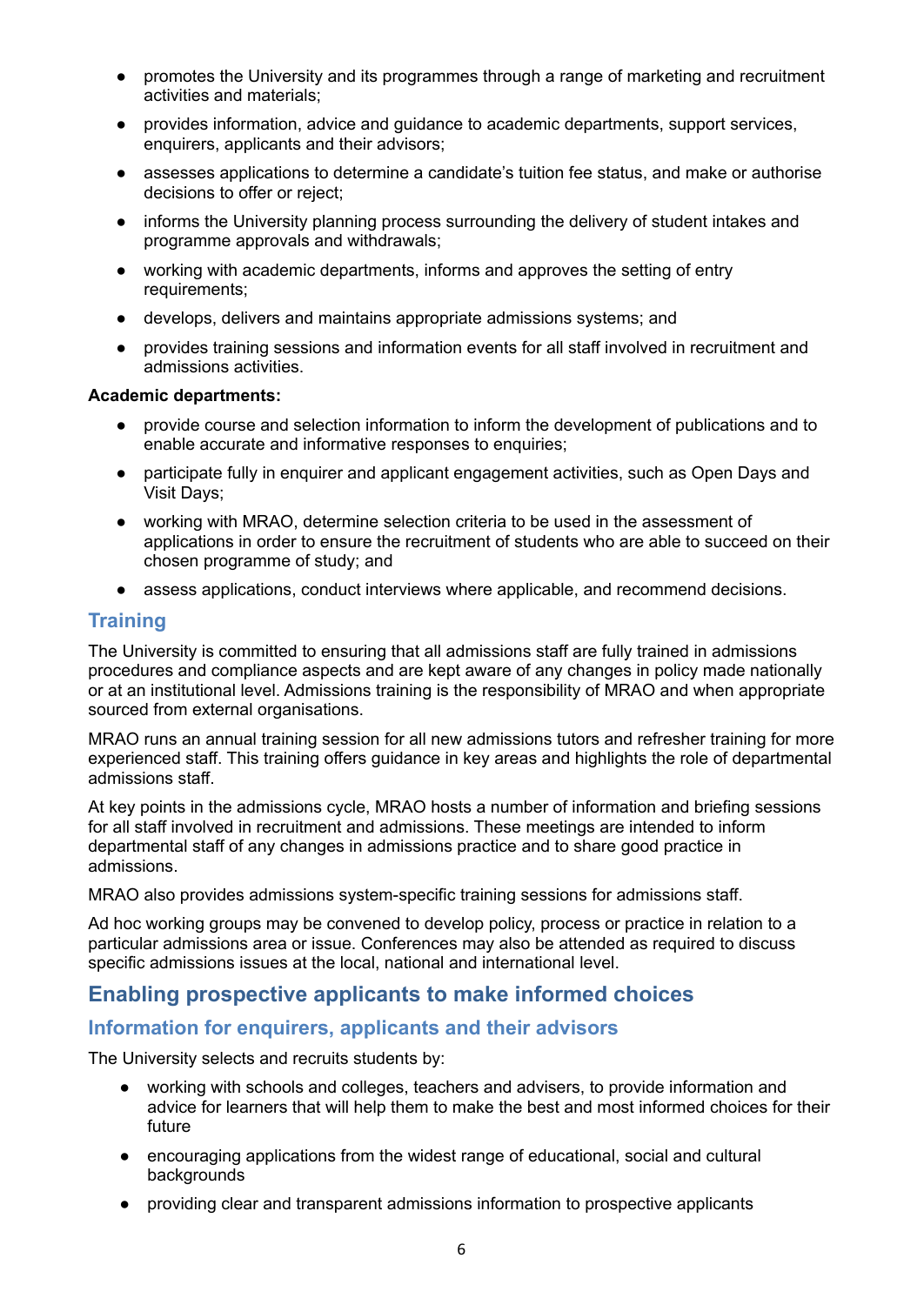- operating a fair and effective admissions process
- ensuring the consistent application of policy across the University

The University participates in activities to promote the University and its programmes, including open days, higher education fairs and education liaison events.

Admissions and programme information is published in our annual undergraduate and postgraduate prospectuses and is available through our Course Search at:

#### [www.york.ac.uk](http://www.york.ac.uk)

Information on undergraduate and postgraduate programmes is also available at:

#### [www.ucas.com](http://www.ucas.com)

Information on Postgraduate Teacher Training (PGCE) programmes is available at:

#### [www.gov.uk/find-postgraduate-teacher-training-courses](http://www.gov.uk/find-postgraduate-teacher-training-courses)

Further information on postgraduate programmes is also available through a range of external directories which are reviewed and updated as appropriate by MRAO.

Applicants are advised to refer to our webpages for the most up-to-date information.

### <span id="page-6-0"></span>**Entry requirements and typical offers**

The University welcomes applications from candidates who can demonstrate that they have the potential to succeed on the programme to which they have applied and that they will benefit from and contribute to the learning, research and social environment at the University.

The University's typical academic entry requirements for each programme are set by the relevant department or school in consultation with MRAO. These are published in the annual undergraduate and postgraduate prospectuses and via the Course Search (www.york.ac.uk). For undergraduate courses the academic entry requirements can also be found on the UCAS website (www.ucas.com).

Applications are considered individually and holistically, and meeting typical entry requirements does not therefore automatically guarantee an offer of admission especially in relation to programmes that are oversubscribed.

### <span id="page-6-1"></span>**Academic requirements**

The University considers a wide range of UK, EU and international qualifications for entry and applicants can be assured of flexible and individual consideration of their qualifications profile.

#### **Undergraduate programmes:**

Details of general entry requirements can be found at:

[www.york.ac.uk/study/undergraduate/applying/entry](http://www.york.ac.uk/study/undergraduate/applying/entry)

Please see the 'Contextual information' section of this policy for further details concerning the University's approach to contextual offer making.

#### **Postgraduate taught programmes:**

For MA / MSc / MBA taught programmes, candidates should normally possess at least a lower second class (2ii) honours degree (or equivalent alternative or overseas qualification). However some programmes require a higher academic or an additional entry requirement so candidates should always refer to the respective individual programme requirements.

#### **Postgraduate research programmes:**

For MD, MPhil or PhD research programmes, candidates will be expected to have a first degree, normally an upper second class (2i) honours degree (or equivalent alternative or overseas qualification) in a relevant subject, or a relevant postgraduate Masters qualification (or equivalent). For admission to an MA or MSc programme by research, candidates should normally possess at least a lower second class (2ii) honours degree (or equivalent alternative or overseas qualification). Some programmes require a higher academic or an additional entry requirement so candidates should always refer to the respective individual programme requirements.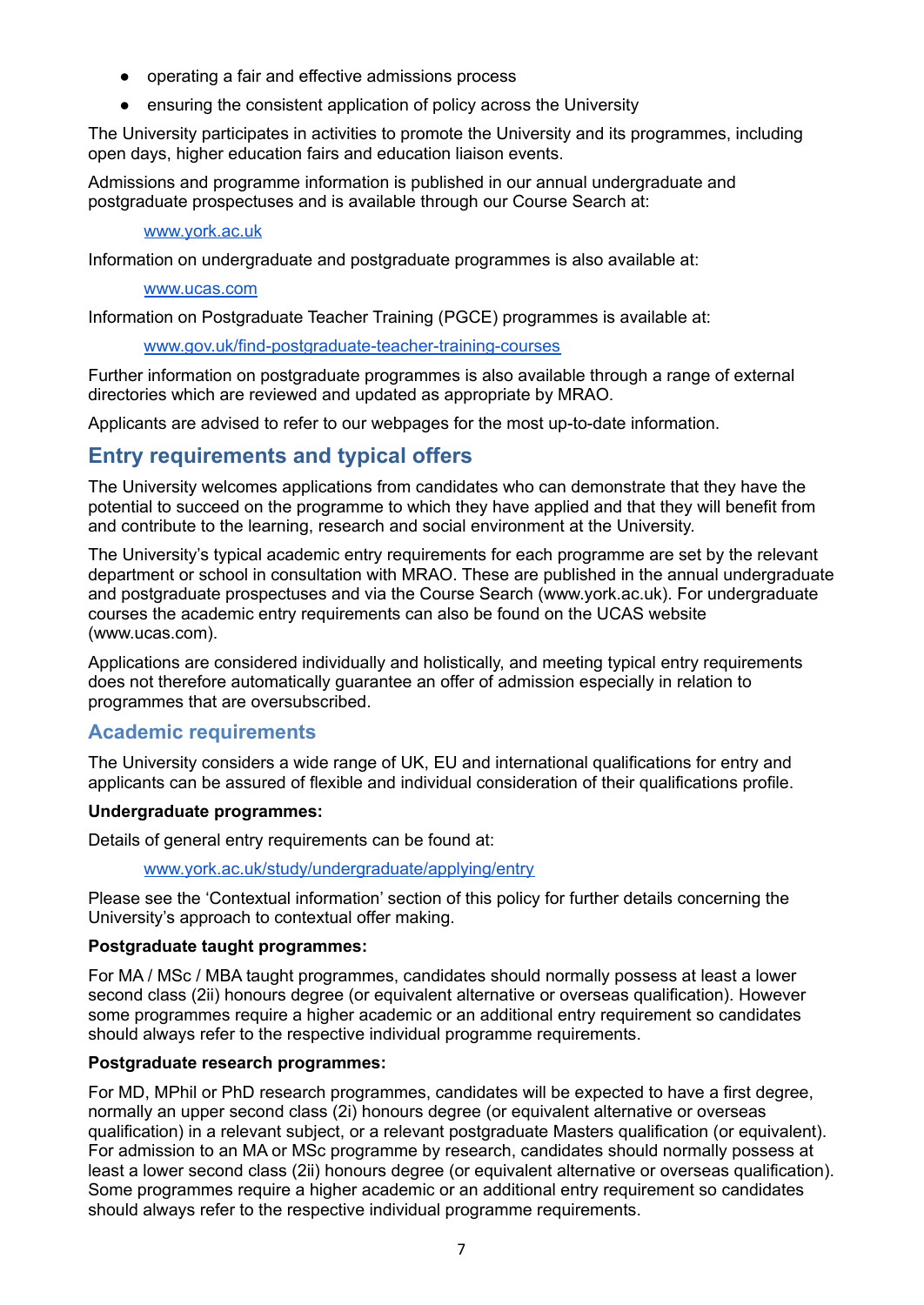**Exceptions (academic waivers) for postgraduate programmes:** Exceptions to academic requirements may be made, for example for candidates applying to take programmes as mid-career continuing professional development or those with extensive relevant work experience. Such exceptions will require the support of the Head of Department or Chair of Graduate School (or delegate) and approval of the Associate Pro-Vice Chancellor for Teaching, Learning and Students (or delegate) for taught programmes, and the Dean of the York Graduate Research School (YGRS) (or delegate) for research programmes.

### <span id="page-7-0"></span>**English Language requirements**

All applicants to the University whose first language is not English are required to show evidence of the level of their proficiency in the English language. The following scores in English language qualifications are required as a minimum by the University:

| <b>English Language Qualification</b>                              | <b>Overall Score</b>                                                                     |
|--------------------------------------------------------------------|------------------------------------------------------------------------------------------|
| International English Language Testing<br>System - IELTS           | 6.0 with no less than 5.5 in each component                                              |
| International English Language Testing<br>System - IELTS Indicator | 6.0 with no less than 5.5 in each component                                              |
| Pearson - PTE Academic                                             | 55 with no less than 51 in each component                                                |
| Pearson - PTE Academic UKVI                                        | 59 with no less than 59 in each component                                                |
| Cambridge Certificate in Advanced English -<br>CAE                 | 169 with no less than 162 in each component                                              |
| Cambridge Certificate of Proficiency in<br>English - CPE           | 169 with no less than 162 in each component                                              |
| <b>GCSE English Language</b>                                       | Grade C / Grade 4                                                                        |
| <b>iGCSE English Language</b>                                      | Grade C                                                                                  |
| TOEFL IBT (internet based and special<br>home edition)             | 79 with a minimum of 17 in Listening, 18 in<br>Reading, 20 in Speaking and 17 in Writing |
| <b>Trinity ISE</b>                                                 | Level 3 with Pass in each component                                                      |
| Duolingo                                                           | 100, minimum 90 in all other components                                                  |
| LanguageCert                                                       | High Pass in B2 Communicator with no less<br>than 33 out of 50 in each component         |

English Language test scores will only be considered valid if achieved within two and a half years of the starting date of the proposed programme and are still within the verification period with the test provider at point of assessing the application.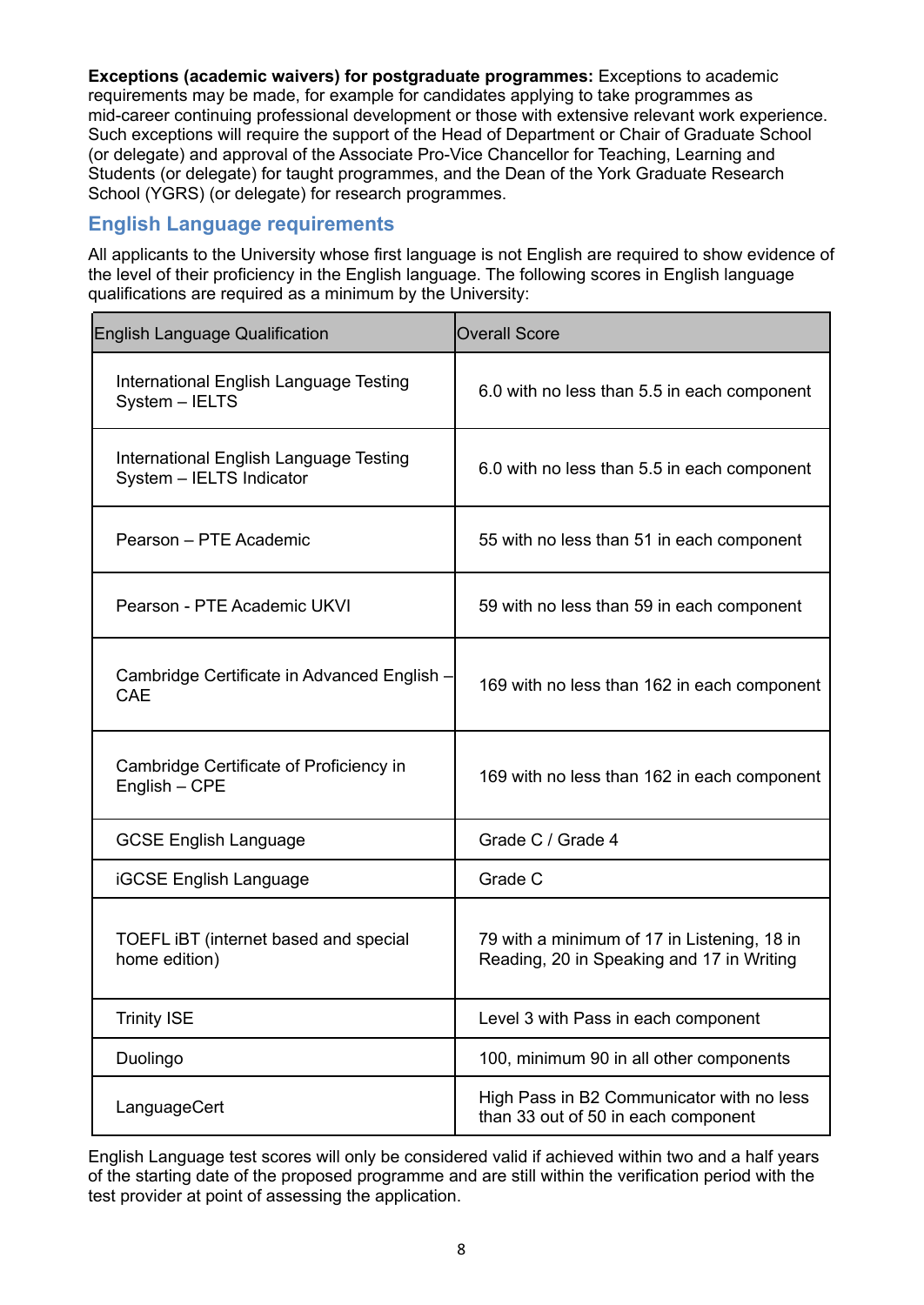Beyond these minimum requirements, individual departments set their own English language entry requirements. Further details of the requirements for each programme are available on the respective course pages below.

#### **Undergraduate programmes:**

[www.york.ac.uk/study/undergraduate/courses](http://www.york.ac.uk/study/undergraduate/courses)

#### **Postgraduate Taught programmes:**

[www.york.ac.uk/study/postgraduate-taught/courses](http://www.york.ac.uk/study/postgraduate-taught/courses)

#### **Postgraduate Research programmes:**

[www.york.ac.uk/study/postgraduate-research/apply/international/english](http://www.york.ac.uk/study/postgraduate-research/apply/international/english)

#### **Alternative evidence of English Language ability**

Postgraduate applicants for whom English is not their first language but who have successfully followed or are currently following a full-time university degree level programme of a minimum of one year's duration in the UK or other UKVI majority English speaking country may be exempt from the English Language requirement. The previous study must normally have been completed within two and a half years of the proposed programme's start date.

Where appropriate the University may allow an undergraduate or postgraduate applicant who does not meet the English Language requirement to undertake an English language pre-sessional programme. In such a case, results from completion of the pre-sessional programme will be used as evidence to satisfy the English Language requirement.

Where appropriate the University may consider other evidence of English Language ability which it deems to indicate a level of ability equal to the minimum requirement as set out above and which meets the standards as set out in our Code of Practice for assessing English language.

Further details of the Code of Practice are available at:

[www.york.ac.uk/media/study-new/Admissions\\_Policy\\_English\\_Language\\_Code\\_of\\_Practic](http://www.york.ac.uk/media/study-new/Admissions_Policy_English_Language_Code_of_Practice.pdf) [e.pdf](http://www.york.ac.uk/media/study-new/Admissions_Policy_English_Language_Code_of_Practice.pdf)

### <span id="page-8-0"></span>**References**

Applicants to undergraduate programmes are normally required to submit one academic reference as part of their UCAS application.

Applicants to PGCE programmes are normally required to submit two academic references as part of their DfE Apply application

Applicants to postgraduate taught programmes who graduated within the previous five years may be asked to provide one academic reference as part of their online application. Academic references will be required for programmes where there is a statutory or third party requirement, where there are mitigating circumstances to be considered, or where in borderline cases they could be deemed beneficial, where there is a requirement to demonstrate working in a particular field, or extent of experience. For candidates who graduated more than five years previously alternative professional references will be considered (e.g. from employers, a senior member of a voluntary organisation or recognised society, etc.).

Applicants to postgraduate research programmes are normally required to submit two academic references as part of their application.

Further information concerning the content and format of postgraduate references is available at:

[www.york.ac.uk/study/postgraduate-taught/apply/documents](http://www.york.ac.uk/study/postgraduate-taught/apply/documents)

[www.york.ac.uk/study/postgraduate-research/apply/documents](http://www.york.ac.uk/study/postgraduate-research/apply/documents)

### <span id="page-8-1"></span>**Non-academic requirements**

There are additional non-academic requirements for applicants to subjects allied to medicine (which includes Nursing and Midwifery), social work and teaching courses. Further details including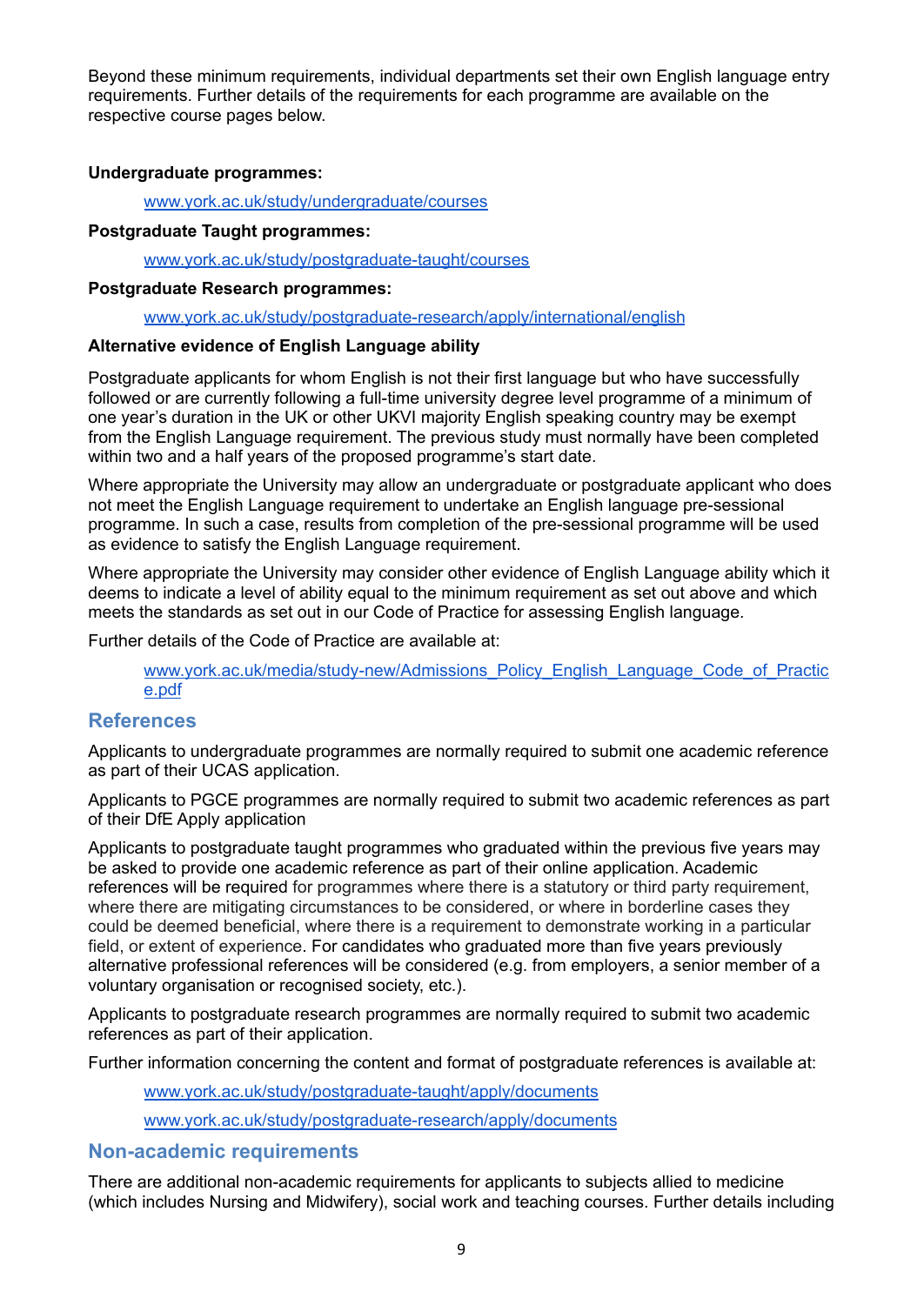Disclosure and Barring Service (DBS) requirements and Fitness to Practise requirements are available from individual academic departments. Any such requirements are signalled on respective course pages.

### <span id="page-9-0"></span>**Verification**

The University requires applicants to provide satisfactory evidence of their achievement and reserves the right to verify all qualifications declared by an applicant. In the event that an applicant is unable to evidence their achievement to the satisfaction of the University, we reserve the right to withdraw the application at any point even if an offer of admission has been made. In the case of any applications received via UCAS, the University abides by UCAS rules and procedures concerning fraudulent applications. Any application received through UCAS and suspected by the University to contain fraudulent information will be referred to UCAS.

### <span id="page-9-1"></span>**How applications are assessed**

### <span id="page-9-2"></span>**Selection principles**

The University is committed to fair admissions and considers applications on a case-by-case basis, assessing both ability and suitability for the course that has been applied to. The University considers past and predicted academic achievements as well as other evidence of ability, skills, interests, motivation and potential.

The University's processes are designed to lead to the selection of students who can be expected to complete their studies successfully. Selection decisions are made by trained staff in both academic departments and MRAO. In order to ensure fairness and consistency in decision making, all decisions are reviewed and authorised by MRAO.

### <span id="page-9-3"></span>**Assessing applications**

All applications are assessed individually and holistically. In assessing the ability and suitability of applicants, the following information as provided in the application form and supporting documentation may be considered:

- achievement in awarded or partially complete qualifications
- predicted achievement in qualifications yet to be awarded
- personal statement/statement in support of the application/CV
- evidence of relevant work experience (selected programmes only)
- references (selected programmes only)
- UCAT score for undergraduate applicants to HYMS
- sample of written work, portfolio submission, or evidence of professional experience (selected programmes only)
- research proposal (for postgraduate research programmes)

In addition, some programmes may require applicants to participate in an interview or audition as part of the selection process. Guidance on the conduct of interviews is available to academic departments who include an interview in their selection procedures.

Applications for research programmes will only be considered where an appropriate supervisor(s) and resources are expected to be available for the duration of the normal period of study. A decision to admit a student will be based on an interview and normally involve at least two members of academic staff, normally including the departmental Graduate Chair (or delegate) and the prospective supervisor.

Information about departmental selection procedures is available in the prospectus and on course webpages.

### <span id="page-9-4"></span>**Applicants who have mitigating circumstances**

If any candidate feels that any disability, long term health condition, other personal circumstance (e.g. bereavement, or other difficult home or family circumstances) or any other event may have affected their previous education, or grades received in past examinations, then they are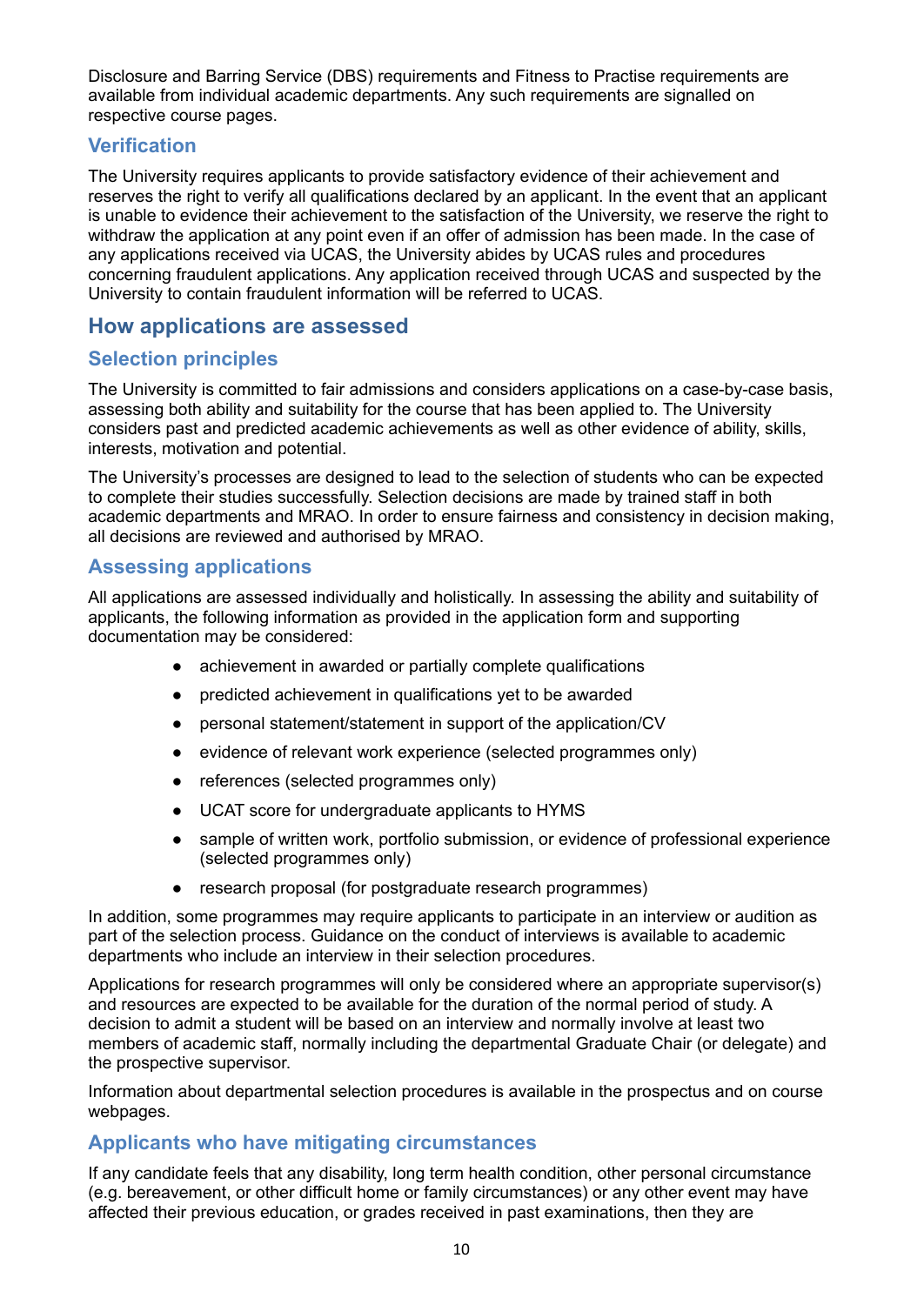encouraged to contact the Admissions team to discuss this further. All formal requests for mitigating circumstances which are supported by a full declaration about the nature of the circumstances will be considered as part of the admissions process, and may be taken into account when making an offer where the University considers it appropriate to do so. Where it is not possible to make an adjusted / reduced offer, we will consider your circumstances further at the point we receive your results if you fail to achieve the requirements of our original offer.

#### **Undergraduate applicants:**

Further advice and guidance for undergraduate applicants is available at:

[www.york.ac.uk/study/undergraduate/applying/how-to-apply/mitigating-circumstances](http://www.york.ac.uk/study/undergraduate/applying/how-to-apply/mitigating-circumstances)

### **Postgraduate applicants:**

Further advice and guidance for postgraduate applicants is available at:

[www.york.ac.uk/study/postgraduate-taught/apply/mitigating-circumstances/](http://www.york.ac.uk/study/postgraduate-taught/apply/mitigating-circumstances/) [www.york.ac.uk/study/postgraduate-research/apply/mitigating-circumstances/](http://www.york.ac.uk/study/postgraduate-research/apply/mitigating-circumstances/)

### <span id="page-10-0"></span>**Contextual information and offer making**

To gain a full understanding of a UK undergraduate applicant's achievement and ability, the University considers the context of a candidate's socio-economic and educational experiences. Consideration of contextual data allows us to look at more than exam results in the application process and to gauge whether applicants have the potential to succeed on the programme.

For undergraduate applications submitted via UCAS, the University receives contextual data relating to school performance (at GCSE and A level), HE participation rates according to postcode and proportion of students in the applicant's school who are entitled to free school meals.

Based on the contextual data that we receive we will make contextual offers of one or two grades below our typical entry requirements for undergraduate students if they:

- live in a UK area with low progression to university (based on POLAR4 quintiles 1 or 2), or
- have spent time in UK local authority care (such as foster or residential care and as defined by the Office for Students) or are estranged\*, or
- hold a residential status of 'refugee' or 'humanitarian protection'.

\*Applicants who indicate on their UCAS form that they have been in care or are estranged will also be automatically contacted by a Student Support Coordinator to support their transition and entry.

Further details about our approach to UK undergraduate contextual offer making are available at:

[www.york.ac.uk/study/undergraduate/applying/entry/contextual-offers](http://www.york.ac.uk/study/undergraduate/applying/entry/contextual-offers)

Applicants who complete one of the University's widening participation (WP) programmes for post-16 learners will be considered for a guaranteed offer or invitation to interview. Participants who receive an offer will receive two offers, the typical offer and an alternative WP offer of up to three grades below our typical offer. The alternative offer is conditional upon completing WP programmes, including the 'Your Journey' transition support programme. Recipients of the alternative WP offer must meet certain eligibility criteria that measure less advantage or under-representation in HE. Applicants should indicate which programme they took part in on their UCAS application form.

Further details about our widening participation programmes are available at:

[www.york.ac.uk/schools-and-colleges/post-16](http://www.york.ac.uk/schools-and-colleges/post-16)

### <span id="page-10-1"></span>**York Access Scheme**

The York Access Scheme aims to provide a fair chance of getting into York. This scheme provides an opportunity to let us know about any circumstances that may affect your chances of progressing to a university like York.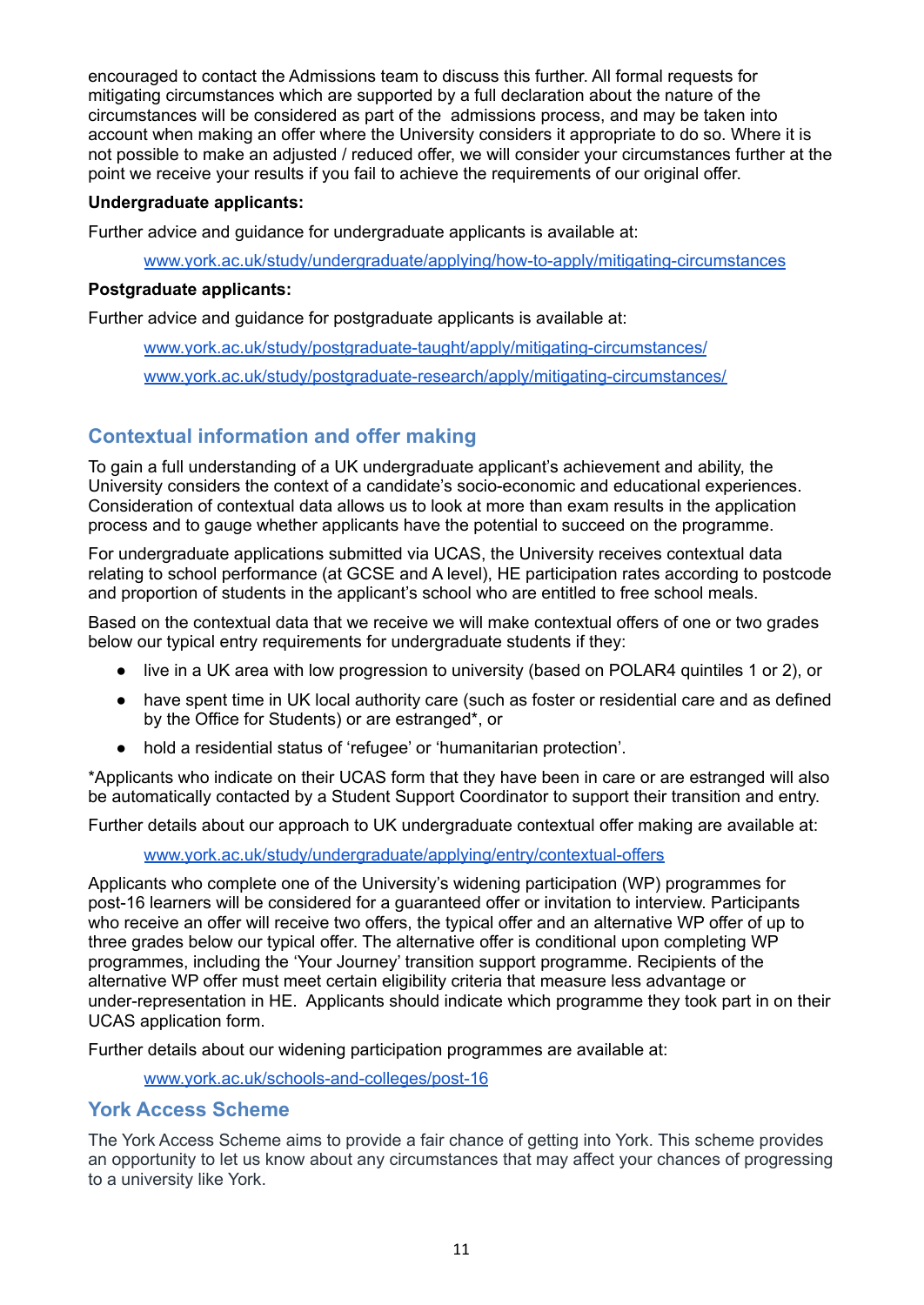The scheme provides eligible participants with a package of support measures including, the opportunity to receive a contextual offer up to two grades below the typical offer, and access to valuable opportunities to assist with transitioning to university.

Ideally your application should be submitted at the same time as your UCAS application.

Further details about the York Access Scheme are available at:

[www.york.ac.uk/study/undergraduate/applying/how-to-apply/york-access-scheme](http://www.york.ac.uk/study/undergraduate/applying/how-to-apply/york-access-scheme)

### <span id="page-11-0"></span>**Postgraduate contextual data**

Contextual data is also being collected at the postgraduate level through the Select application form. This data is not being used in the assessment of individual postgraduate applications whilst we consider the evidence base and reliability.

### <span id="page-11-1"></span>**Keeping applicants informed**

### <span id="page-11-2"></span>**Communicating with applicants**

The University recognises the importance of keeping applicants informed throughout the application process. Key updates are provided throughout the admissions cycle and may be communicated either directly by the University, or through UCAS. Communications include, but are not limited to:

- Acknowledgement of application receipt
- Confirmation that a decision has been made
- Invitation to an interview (where applicable) or visit day
- Confirmation of any conditions required for admission if an offer has been made
- Confirmation of reasons for rejection if an application has been unsuccessful
- Confirmation of admission where all conditions have been satisfied
- Information relating to applying for accommodation
- Information relating to student visas and ATAS requirements (where applicable) for overseas students
- Welcome and enrolment information

Where applicants have previously agreed to receive additional information, we may also provide information about events, activities and opportunities at the University which we think might be of interest and value to them.

### <span id="page-11-3"></span>**You@York**

Undergraduate offer holders and postgraduate applicants are provided with access to an applicant portal, You@York, to enable them to engage with their application. Through You@York, applicants are able to:

- view their application
- view their offer and other related correspondence
- upload supporting documents (e.g. transcripts, certificates, etc.)
- apply for a Confirmation of Acceptance for Studies (CAS) (if applicable)
- book visits to the University if appropriate
- <span id="page-11-4"></span>● apply for pre-sessional courses (if applicable)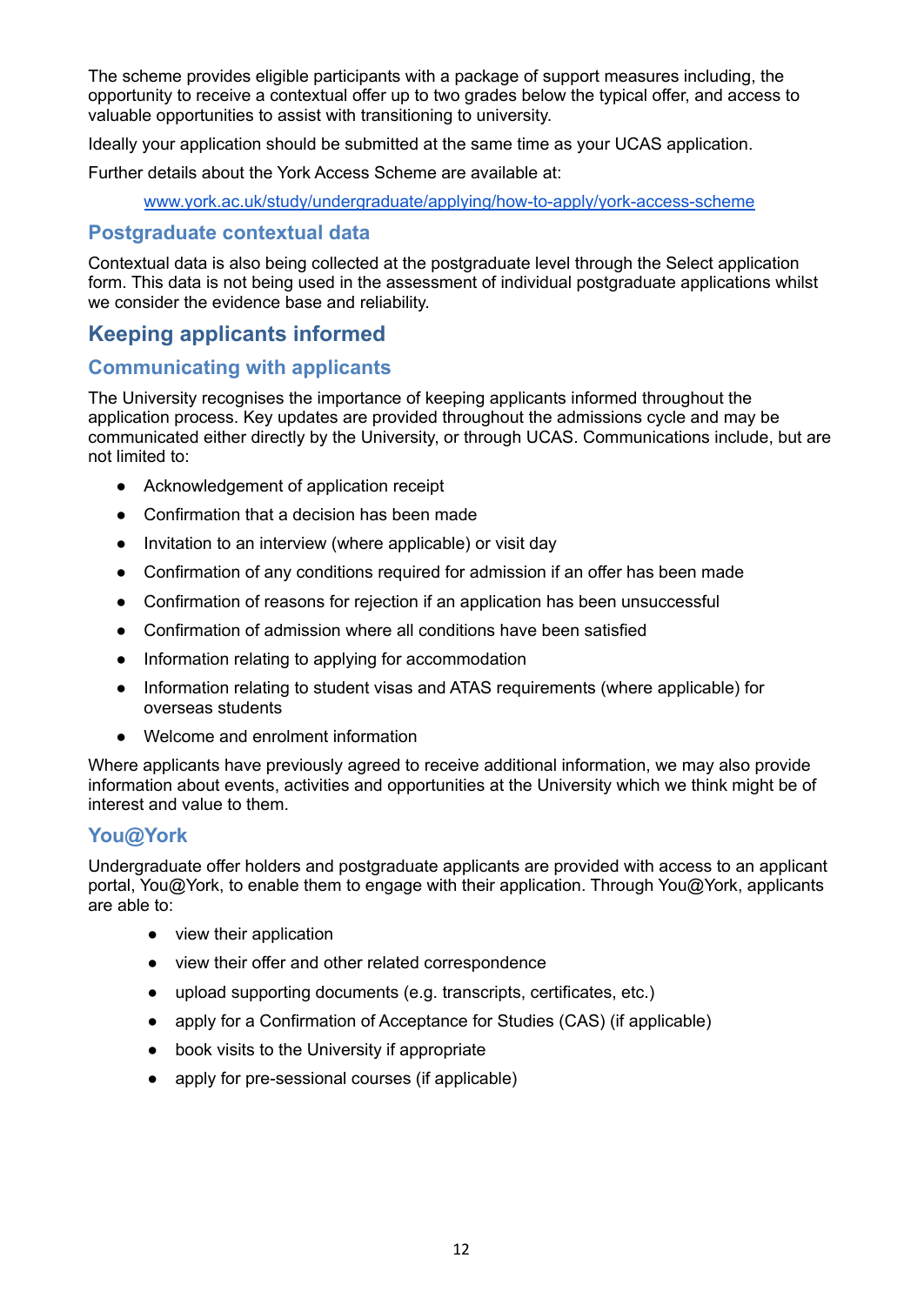### **Applying**

### <span id="page-12-0"></span>**How and when to apply**

#### **Foundation and Pre-Masters programmes:**

Applications to foundation and pre-masters programmes offered in the University's International Pathway College (IPC) are made through the University's IPC partner, Kaplan International Colleges.

Further information about applying can be found at:

[www.kaplanpathways.com/how-to-apply/uk-universities](http://www.kaplanpathways.com/how-to-apply/uk-universities)

#### **Undergraduate programmes:**

Applications to undergraduate degree programmes at the University are made through the Universities and Colleges Admissions Service (UCAS). The University observes the rules and procedures laid down by UCAS.

More information about applying through UCAS and application deadlines can be found at:

#### [www.ucas.com/undergraduate](http://www.ucas.com/undergraduate)

### **Postgraduate programmes:**

Applications to postgraduate programmes are normally made directly to the University via 'Select', our online application service. Applicants who are unable to use the online application service may apply using a paper application form which is available at:

[www.york.ac.uk/study/postgraduate-taught/apply/paper](http://www.york.ac.uk/study/postgraduate-taught/apply/paper)

More information about applying and any relevant recruitment rounds is available at:

[www.york.ac.uk/study/postgraduate/apply](http://www.york.ac.uk/study/postgraduate/apply)

Some oversubscribed programmes operate application deadlines, and these will be advertised via the relevant programme information within the Course Finder.

#### **English Language Pre-sessional programmes:**

Undergraduate and postgraduate offer holders with an English language condition can apply for an English language pre-sessional programme to enable them to meet their language condition via 'You@York' (our applicant portal).

#### **Teacher Training programmes:**

Applications to the Postgraduate Certificate in Education (PGCE) and School Direct programmes at the University are made through DfE Apply.

More information about applying through DfE Apply and application deadlines can be found at:

[www.gov.uk/find-postgraduate-teacher-training-courses](http://www.gov.uk/find-postgraduate-teacher-training-courses)

Applications can be made at:

[www.apply-for-teacher-training.service.gov.uk/candidate](http://www.apply-for-teacher-training.service.gov.uk/candidate)

### **MA in Social Work:**

Applications to the MA in Social Work are made through UCAS.

More information about applying through UCAS and application deadlines can be found at:

#### [www.ucas.com](http://www.ucas.com)

### <span id="page-12-1"></span>**Time taken to consider an application**

The University aims to consider applications and make decisions as quickly as possible.

### **Undergraduate programmes:**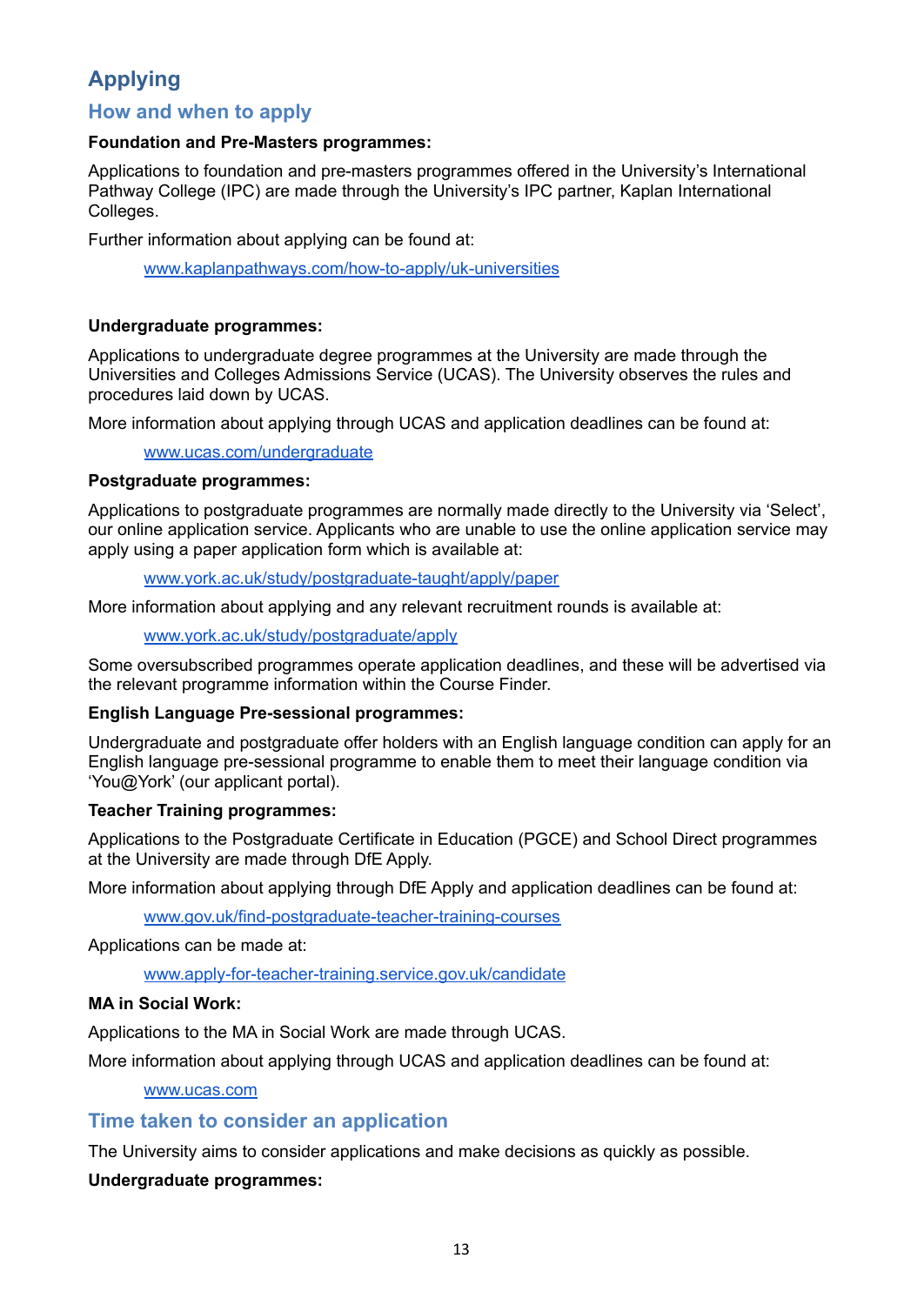The University respects the UCAS application deadline for guaranteed equal consideration. For highly subscribed programmes, in order to ensure fairness in decision making, decisions may not be made until after the equal consideration deadline has passed.

#### **Postgraduate programmes:**

The University aims to respond to complete applications within no more than six weeks of submission and usually sooner, though for some programmes (e.g. operating recruitment and selection rounds) and at peak times, or if additional information is required applicants may have to wait longer for a response.

Further information about specific programmes operating recruitment rounds is available at:

[www.york.ac.uk/study/postgraduate-taught/apply/rounds](http://www.york.ac.uk/study/postgraduate-taught/apply/rounds)

### <span id="page-13-0"></span>**Our decisions**

### <span id="page-13-1"></span>**Offers of entry for successful applicants**

Successful applicants will receive an offer of admission to the University. The offer of admission will either be *conditional* on the basis of qualifications or other requirements yet to be completed or met, or *unconditional* meaning that all necessary requirements for admission have been met.

All successful applicants will be issued with a formal offer of admission to the University detailing:

- details of the programme of study being offered
- year of entry
- duration
- tuition fee status and tuition fees
- details of how to respond to the offer
- details of how to apply for a CAS to support a student visa application, and payment of a deposit (if applicable)
- University terms and conditions

#### **Undergraduate applicants:**

Offer conditions and response deadlines will be confirmed via UCAS Track.

#### **PGCE applicants:**

Offer conditions and response deadlines will be confirmed via DfE Apply..

#### **Postgraduate applicants:**

Offer conditions and response deadlines (if applicable) will be confirmed in the offer letter via You@York.

#### <span id="page-13-2"></span>**Alternative course offers**

The University may decide that it is unable to offer admission to the original programme to which an applicant has applied, but is able to make an offer for an alternative programme. In this situation, the University will normally contact the applicant to confirm that they wish to be made the offer for the alternative programme.

### <span id="page-13-3"></span>**Feedback for unsuccessful applicants**

The University is committed to providing feedback to applicants who have not been offered a place.

All unsuccessful applicants are given feedback via UCAS Track (undergraduate applicants) or via You@York (postgraduate applicants). Applicants wishing to request additional feedback may contact the respective admissions team in writing (by email or letter). Applicants are able to request feedback at any time during the admissions year in which they are applying. The University aims to respond to requests for feedback within twenty working days of receipt of a request.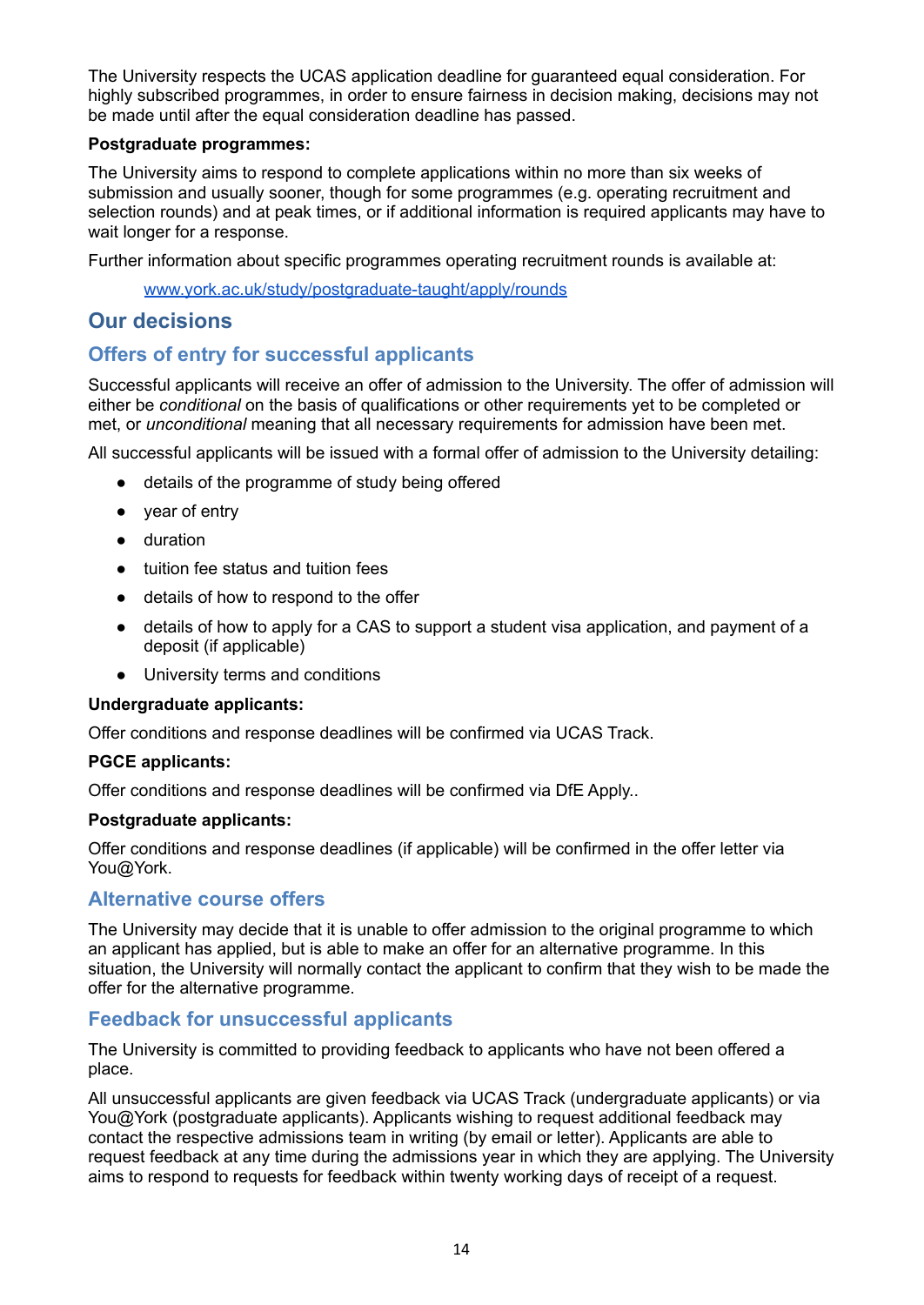### <span id="page-14-0"></span>**Applicant responses**

### <span id="page-14-1"></span>**Responding to offers and response deadlines**

#### **Undergraduate applicants**:

Undergraduate applicants should respond to their offers via UCAS Track. Response deadlines will be notified via UCAS Track.

By accepting the offer of a place on a course as their 'Firm' or 'Insurance' choice, a contract is made between the applicant and the University. Applicants are encouraged to make an informed decision, and can change their replies within 14 days of accepting the offer and by contacting UCAS. After the 14 day period, it may still be possible to do this, but you will need to contact UCAS to arrange this. This also applies to applicants to the MA in Social Work which (as above) is managed through UCAS.

### **PGCE applicants**:

PGCE applicants should respond to their offers via DfE Apply. Response deadlines will be notified via DfE Apply.

#### **Postgraduate applicants**:

Postgraduate applicants should respond to their offers via You@York. Where response deadlines apply, these will be confirmed within the offer letter.

By accepting the offer of a place on a course, a contract is made between the applicant and the University. Applicants who accept their offer but change their mind and wish to subsequently decline have the right under Consumer Protection Law to cancel this contract within 14 days without giving any reason. Subsequent changes to responses can be made via You@York.

### <span id="page-14-2"></span>**Confirmation of a place**

### <span id="page-14-3"></span>**Meeting conditions**

If an applicant who has received a conditional offer fulfils the conditions of the offer as specified or if the University exercises its discretion to accept an applicant in a case where conditions have not been met, then an unconditional offer will be made. Confirmation will be provided either via UCAS Track (undergraduates), via DfE Apply (PGCE), or by email and You@York (postgraduates).

### <span id="page-14-4"></span>**Deadlines for satisfying offer conditions**

#### **Undergraduate applicants:**

Academic and non-academic conditions (other general entry requirements) of offers must normally be met by 31 August of the application cycle in which the application has been submitted (this also applies to applications for deferred entry). This is explained in the UCAS offer letter which applicants receive when an institution makes an offer of admission. This means that the University needs to have received results either through UCAS or directly from the applicant by 31 August to guarantee the place on the course.

Where results are received after 31 August, we may be able to confirm places depending on the availability of places; however, this is not always possible. Applicants should ensure that we receive all the results upon which their offer is based by 31 August to ensure that we are able to process them and, if appropriate, confirm the applicant's place.

If a decision is made to reject an applicant who has not met the conditions of an offer on the basis of results received from an applicant or via UCAS which are subsequently changed due to a remark or other change, the University cannot guarantee to reverse the original decision even if the change means that the applicant is now able to meet the conditions of the offer. In such a case, acceptance will be at the University's discretion and, if made, may be for a different entry point or year from the entry point or year specified in the original offer.

This also applies to applicants to the MA in Social Work which (as above) is managed through UCAS.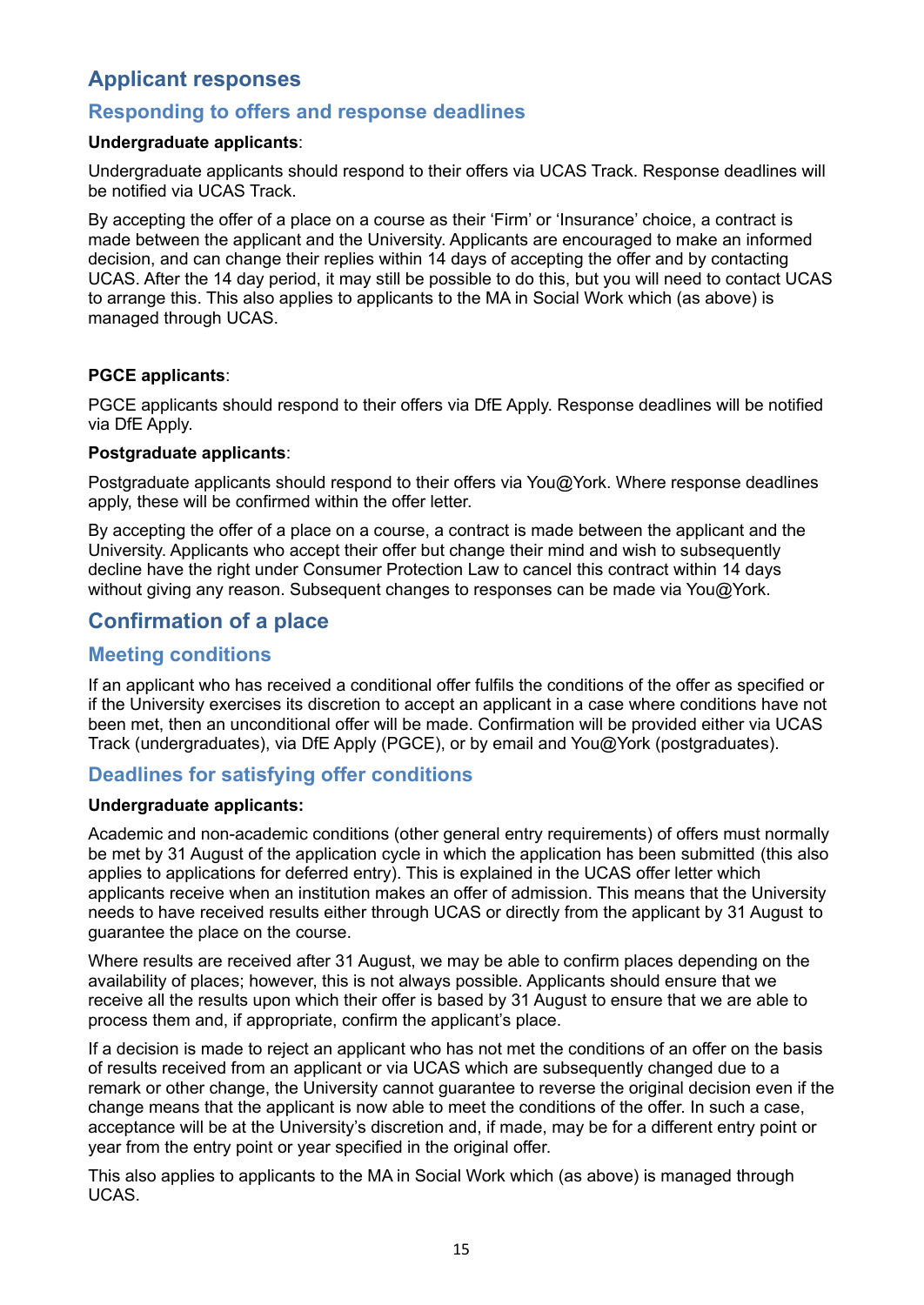### **Postgraduate applicants:**

There are normally no fixed deadlines by which conditions of offers have to be met for postgraduate applicants. Where a decision deadline does apply this will be clearly communicated. However, all conditions must be met before a postgraduate applicant will be able to enrol as a student of the University. Late enrolment may be possible in some circumstances, but is at the discretion of the University.

#### **Undergraduate and Postgraduate applicants who require a student visa:**

All conditions of their offer must have been fulfilled, and they must have applied for a CAS at least 10 days before the start date of their programme.

### <span id="page-15-0"></span>**Applicants with disabilities**

The University has an explicit policy of providing support for disabled students and believes that these students should have access to the full range of academic, cultural and social activities the University offers. Disability awareness training is offered to all staff. Therefore, the University will take all reasonable steps to meet both the general need for access and the specific needs of individuals with disabilities.

Disabled students, as all other students, are accepted by the University on the basis of academic attainment and potential to benefit from the programme to which they have applied.

Applicants are encouraged to declare their disability when they apply but this is not taken into account by the staff assessing their application. If an offer is progressed information relating to a candidate's disability will subsequently be shared with assessors to allow them to engage in further discussion with the applicant and identify appropriate adjustments where applicable in order to ensure that the applicant is supported effectively on the course. Applicants who choose not to disclose their disability or long term health condition at the point of application will be provided with other opportunities to provide such information later in the process. Any disability disclosure will be dealt with confidentially and sensitively.

If any candidate feels that their disability has meant that they faced exceptional circumstances which should be taken into account by the University when considering their application they should inform the respective Admissions team (see contact details at the end of this document).

Certain disabilities may preclude entry to certain programmes (e.g. those in subjects allied to medicine, and those leading to qualified teacher status). Where the adjustments needed to provide the required support are not considered reasonable, the University will undertake to support the applicant in considering an alternative programme where appropriate.

### <span id="page-15-1"></span>**Applicants with other long term health conditions**

Applicants with other long term health conditions (which are distinct from a disability) are encouraged to contact the relevant academic department as soon as possible to engage in further discussion with the assessor and identify appropriate adjustments where applicable in order to ensure that the applicant is supported effectively on the course.

If any candidate feels that their long term health condition has meant that they faced exceptional circumstances which should be taken into account by the University when considering their application they should inform the respective Admissions team (see contact details at the end of this document).

Offers made to subjects allied to medicine (which include Nursing and Midwifery), social work and teaching courses are conditional upon a satisfactory occupational health assessment to be undertaken before the commencement of studies. Applicants will be advised if these or any other conditions apply when they are made an offer of a place.

Further information relating to occupational health assessment for the relevant subjects is available at:

- **Medicine** [www.hyms.ac.uk/medicine/applying-to-study-medicine/health-checks](http://www.hyms.ac.uk/medicine/applying-to-study-medicine/health-checks)
- Nursing and Midwifery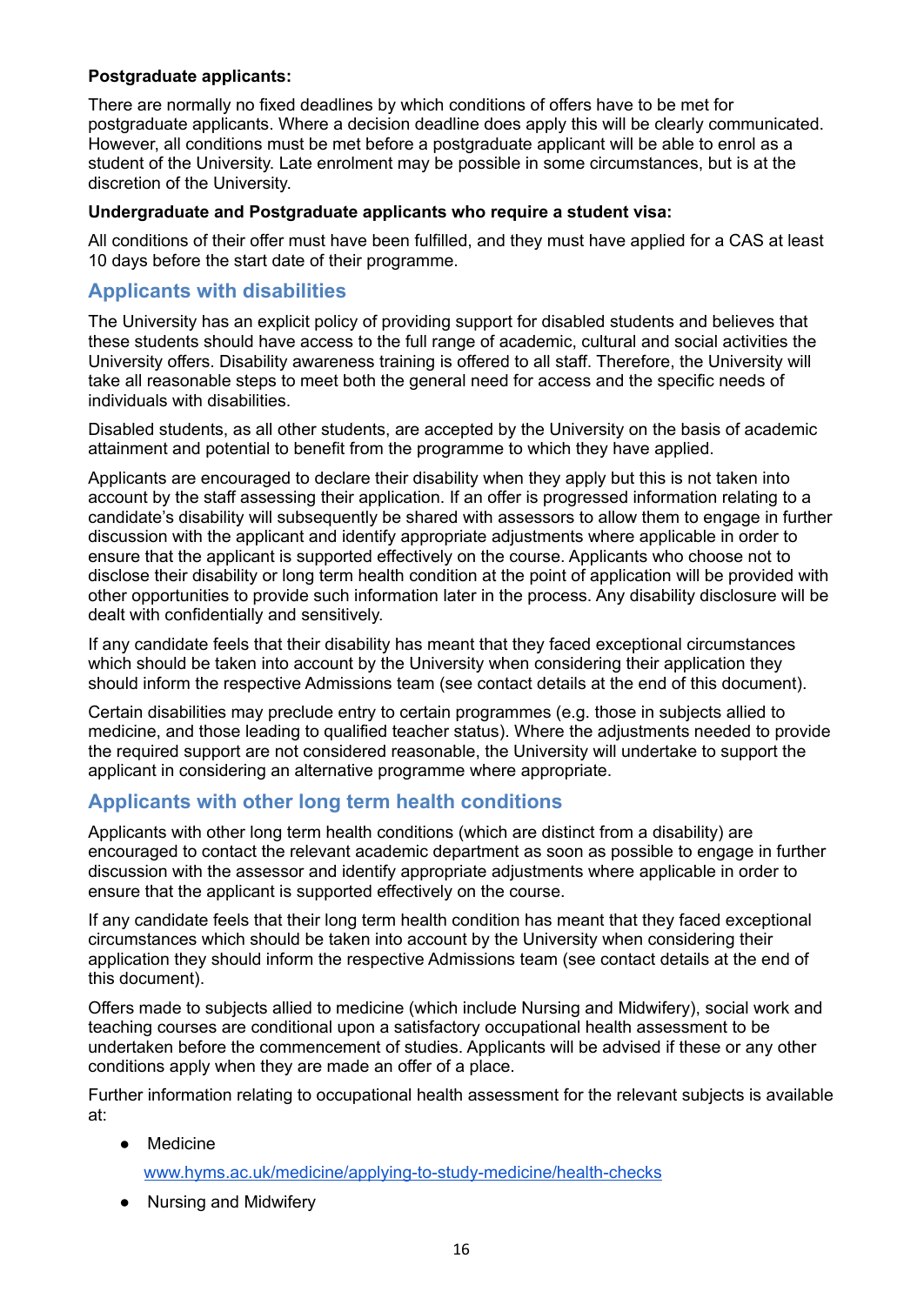[www.york.ac.uk/healthsciences/student-intranet/support/occupational-health](http://www.york.ac.uk/healthsciences/student-intranet/support/occupational-health)

- Social Work [www.york.ac.uk/study/postgraduate-taught/courses/ma-social-work/#entry](http://www.york.ac.uk/study/postgraduate-taught/courses/ma-social-work/#entry)
	- Teaching

[www.york.ac.uk/education/pgce/prospective/applying](http://www.york.ac.uk/education/pgce/prospective/applying)

### <span id="page-16-0"></span>**Applicants who have faced exceptional circumstances**

Applicants with exceptional circumstances that are likely to affect academic performance in current studies should where possible provide this information at the point of application. If these circumstances are encountered after the submission of an application, applicants should inform the relevant Admissions team as soon as possible.

Applicants should similarly notify the relevant exam board of those circumstances. The University will assume that the relevant exam board will take the circumstances into consideration and any mitigating circumstances have been taken into account in the final results and these final results will be used when making a decision.

If your awarding body does not offer a mitigating circumstances process please inform us so that we may consider your situation when determining whether we can offer you a place.

#### **Undergraduate applicants**

Further advice and guidance for undergraduate applicants is available at:

[www.york.ac.uk/study/undergraduate/applying/how-to-apply/mitigating-circumstances](http://www.york.ac.uk/study/undergraduate/applying/how-to-apply/mitigating-circumstances)

#### **Postgraduate applicants**

Further advice and guidance for postgraduate applicants is available at:

[www.york.ac.uk/study/postgraduate-taught/apply/mitigating-circumstances/](http://www.york.ac.uk/study/postgraduate-taught/apply/mitigating-circumstances/)

[www.york.ac.uk/study/postgraduate-research/apply/mitigating-circumstances/](http://www.york.ac.uk/study/postgraduate-research/apply/mitigating-circumstances/)

### <span id="page-16-1"></span>**Student immigration**

### <span id="page-16-2"></span>**Student visas**

If you are from outside the UK you may need to apply for a visa in order to study in the UK. Students requiring a visa must comply with the UK Visas and Immigration (UKVI) Points-based Immigration System. As part of the UKVI immigration system the University acts as your sponsor. If you require a student visa to study in the UK, you will need a Confirmation of Acceptance for Studies (CAS) issued by the University.

The latest deadline by which to request your CAS is two weeks before the course start date. It is important to note that the UKVI are responsible for issuing student visas, and as such the University is not able to control or influence the process through which individual visas are assessed and issued by the UKVI. The University aims to issue CAS to allow sufficient time for the visa application process to take place in accordance with normal UKVI timeframes, but applicants should be aware that it is possible that a visa may not be issued before your course starts.

The University is committed to meeting our requirements as a sponsor of candidates requiring a student visa . In the event of changes to immigration legislation, or if information becomes available that might impact our ability to sponsor a student, the University reserves the right to amend or withdraw an offer of admission.

Further information relating to UKVI processes is available at:

[www.gov.uk/study-uk-student-visa](http://www.gov.uk/study-uk-student-visa)

The University also provides additional information and support which is available at:

[www.york.ac.uk/study/international/visas-immigration](http://www.york.ac.uk/study/international/visas-immigration)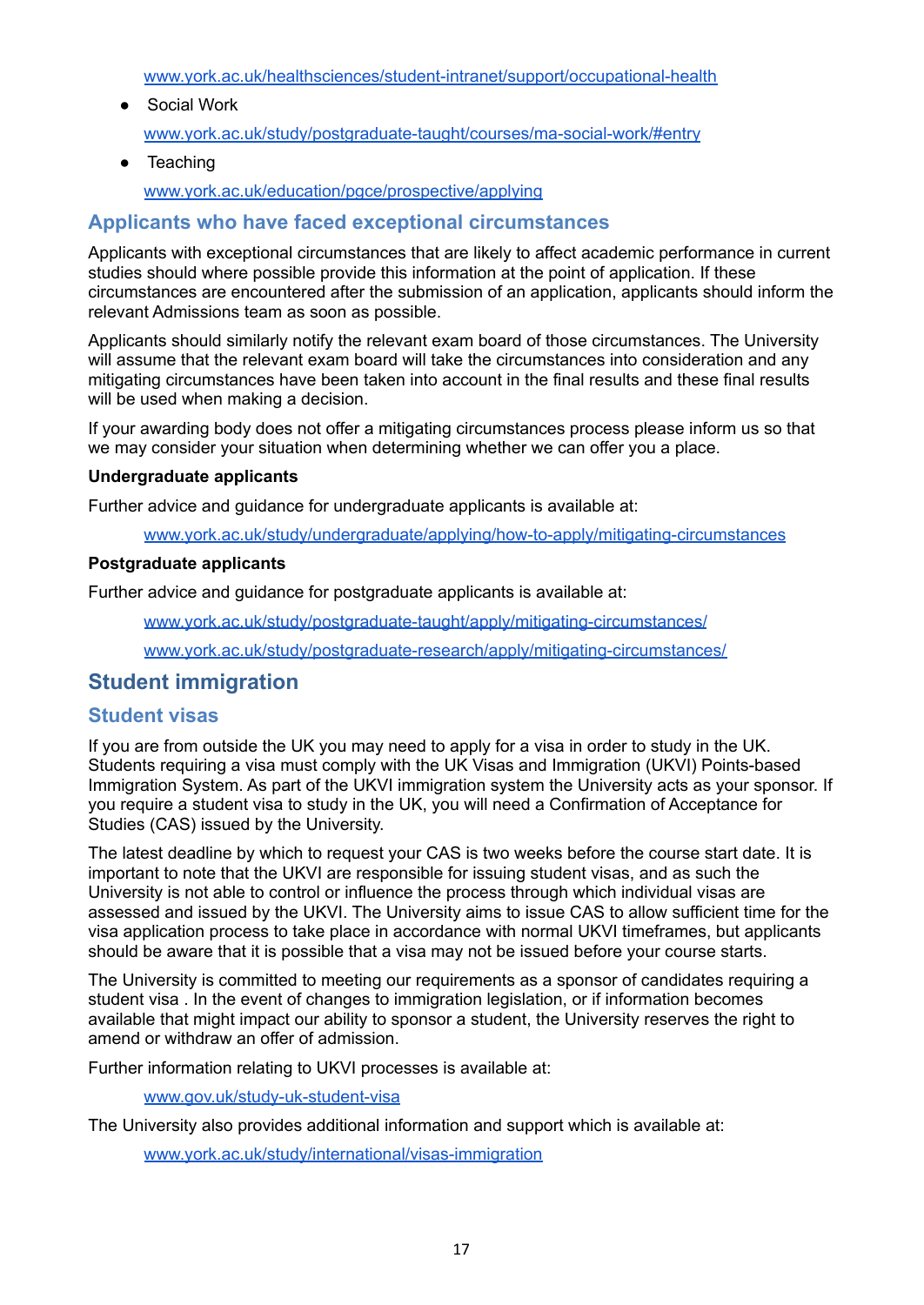### <span id="page-17-0"></span>**Academic Technology Approval Scheme (ATAS)**

Students applying for certain sensitive subjects as defined by the Foreign and Commonwealth Office (FCO) may need to apply for an ATAS certificate before applying for a Visa, Entry Clearance or Extension of Stay. Further information is available at:

[www.gov.uk/guidance/academic-technology-approval-scheme](http://www.gov.uk/guidance/academic-technology-approval-scheme)

### <span id="page-17-1"></span>**Applicants with criminal convictions**

The University takes the view that, in principle, having a criminal record does not necessarily preclude an individual from studying at the University of York. Information concerning criminal convictions does not form part of the academic assessment of an application. This information is not routinely shared with assessors with the exception of some professional practice programmes where declarations of criminal convictions form part of an assessment of fitness to practice.

For safeguarding and duty of care reasons, the University does expect prospective students to disclose any relevant unspent criminal convictions, so it can assess whether admission can be granted or whether it may only be granted with possible conditions/restrictions, in order to manage risk. Please note that for some courses related to regulated professions, spent criminal convictions must also be declared. If you receive an offer from the University, you will be required to make such a disclosure at the point of accepting our offer of admission.

Together with the need to ensure that the University's campus (including both on-site and online) is a safe environment for all applicants, staff, students and visitors, the University reserves the right, upon disclosure of such convictions or these otherwise becoming known to it, to cancel/withdraw the offer, withhold admission and terminate any contract with you (where it reasonably deems that risks cannot be appropriately managed), or alternatively to designate restrictions upon you (as it reasonably sees fit to assist with managing any risks) whilst you are at the University.

If you later receive a criminal conviction (whether before enrolment / admission or during your time at the University), you are required to declare this to the Academic Registrar, providing full details. Failure to do so may constitute a disciplinary offence under Regulation 7: Student Discipline and also give the University the right to terminate our contract with you.

The University's policy in relation to applicants with criminal convictions is kept under review and may be changed in the light of legislation and / or practice by admissions partners (e.g. UCAS).

Further information relating the University's Safeguarding Framework is available at:

[www.york.ac.uk/about/safeguarding](http://www.york.ac.uk/about/safeguarding)

### <span id="page-17-2"></span>**Age on entry**

The University admits students on individual merit and does not discriminate on the grounds of age. Some programmes of study are bound by external professional or placement requirements concerning age. The University is also bound by Home Office rules regarding UKVI student visas; this means that the University is unable to sponsor (for visa purposes) students under the age of 16 years.

Applications for study from candidates who would be under the age of 18 at the point of entry will be considered in accordance with University Regulation 6.1:

[www.york.ac.uk/about/organisation/governance/governance-documents/ordinances-and-re](http://www.york.ac.uk/about/organisation/governance/governance-documents/ordinances-and-regulations/regulation-6/#6.1) [gulations/regulation-6/#6.1](http://www.york.ac.uk/about/organisation/governance/governance-documents/ordinances-and-regulations/regulation-6/#6.1)

Where the age of an applicant would raise issues of safety, child protection, visa-sponsorship, personal support or issues of care, the applicant will need to satisfy the University that they have the ability to live independently in the University community, and will not be admitted without the express permission of the Academic Registrar (or their nominee) and the written authorisation of an appropriate adult, normally their parent or guardian.

Prospective students between the ages of 16 and 17 will be admitted only where they can demonstrate the ability to live independently in the University community. If assessments of this ability are inconclusive, admission may be offered at a later entry point.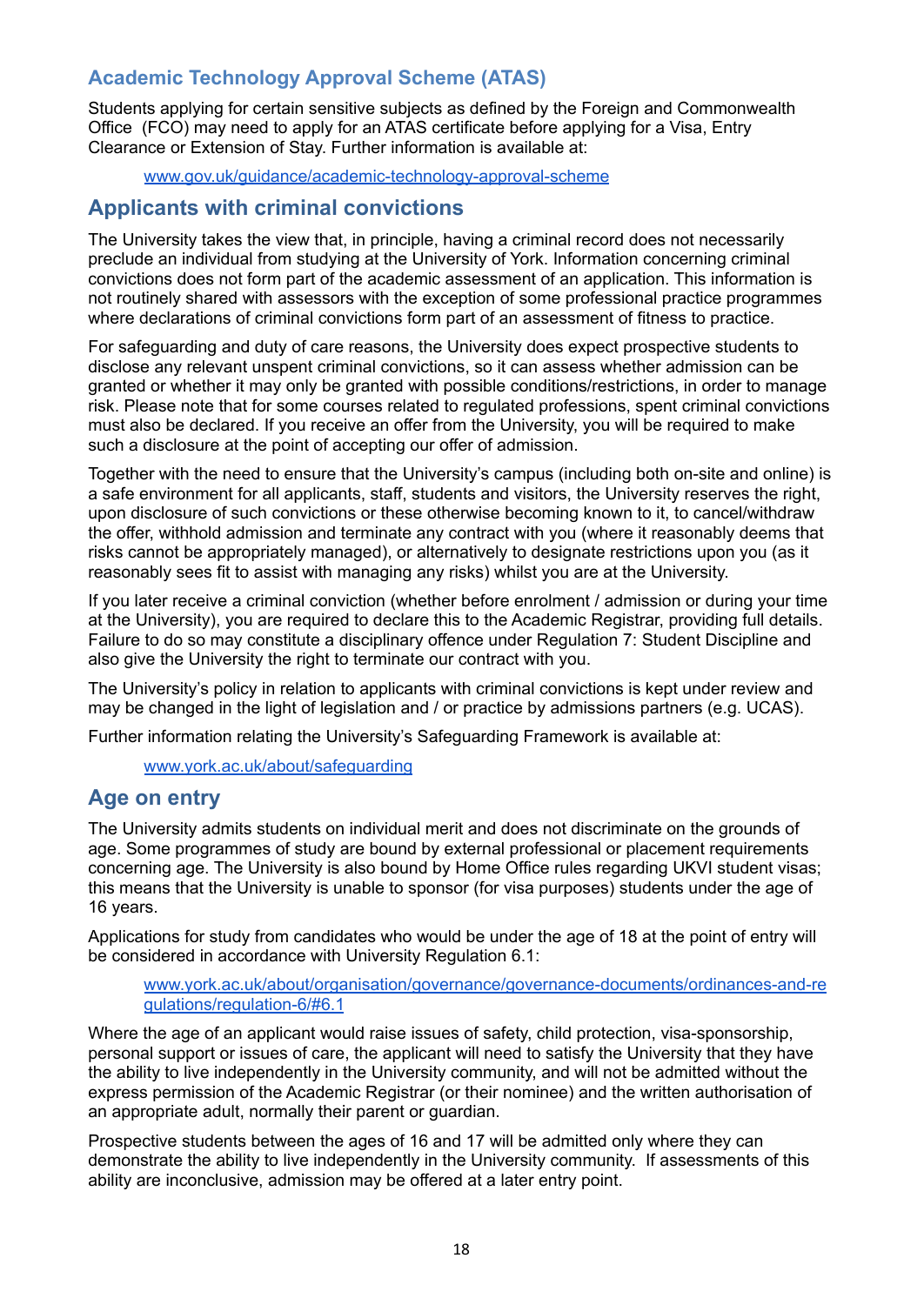In order to support candidates under the age of 18 the University will provide transition information and quidance to further support the candidate and their parents / carers / quardian.

Further information relating the University's Safeguarding Framework is available at:

[www.york.ac.uk/about/safeguarding](http://www.york.ac.uk/about/safeguarding)

### <span id="page-18-0"></span>**Applications for advanced entry**

The University will consider applicants for advanced entry (e.g. to year 2 or a later year of a programme) on an individual basis. The University considers applications for advanced entry on the basis of Recognition of Prior Learning (RPL) and includes certificated or experiential learning.

The University recommends that all applicants requesting advanced entry contact the academic department concerned to discuss the opportunities prior to application. The department will be able to advise on its policy on advanced entry and provide specific advice for each applicant's circumstances. Offers for advanced entry will be made in accordance with the Credit Transfer and Recognition of Prior Learning - Principles and Policy.

#### **Undergraduate applicants:**

Further advice and guidance for undergraduate applicants is available at:

[www.york.ac.uk/study/undergraduate/applying/entry/prior-learning](http://www.york.ac.uk/study/undergraduate/applying/entry/prior-learning)

#### **Postgraduate applicants**

Further advice and guidance for postgraduate applicants is available at:

[www.york.ac.uk/study/postgraduate-taught/apply/prior-learning](http://www.york.ac.uk/study/postgraduate-taught/apply/prior-learning)

### <span id="page-18-1"></span>**Re-applications**

The University will consider re-applications on an individual basis and reserves the right to use information from a previous application in assessing a re-application. Any decision on the eligibility of applicants who have previously held an offer of a place but failed to achieve the academic conditions at first attempt is an academic judgement. Such candidates should be aware that no guarantee can be given that another offer will be made, and that the conditions of any future offer may differ to those of the original.

### <span id="page-18-2"></span>**Re-admission of students**

Applications for study from candidates who wish to be readmitted to the University will be considered in accordance with University Regulation 6.8:

[www.york.ac.uk/about/organisation/governance/governance-documents/ordinances-and-re](http://www.york.ac.uk/about/organisation/governance/governance-documents/ordinances-and-regulations/regulation-6/#6.8) [gulations/regulation-6/#6.8](http://www.york.ac.uk/about/organisation/governance/governance-documents/ordinances-and-regulations/regulation-6/#6.8)

Applicants meeting the following criteria can only be re-admitted with the approval of the University's Special Cases Committee. A department which wishes to readmit such a student must seek the approval of the Special Cases Committee before an offer of admission is made.

- Students who have previously been excluded from the University of York
- Undergraduate students who have previously failed a University examination at York or have withdrawn from the University and are seeking admission to the subject, or any of the subjects, previously studied
- Undergraduate students who have previously twice studied the first year of a programme at York regardless of whether or not the subject(s) studied previously are the same
- Postgraduate students who have previously studied on a postgraduate programme and failed to complete it whether or not the subject(s) studied previously are the same

### <span id="page-18-3"></span>**Applications for deferred entry**

The University welcomes applications for deferred entry. Applicants who have not initially applied for deferred entry, but decide that they wish to defer their application prior to enrolment will be considered on an individual basis. These requests must be made in writing (by email or letter) to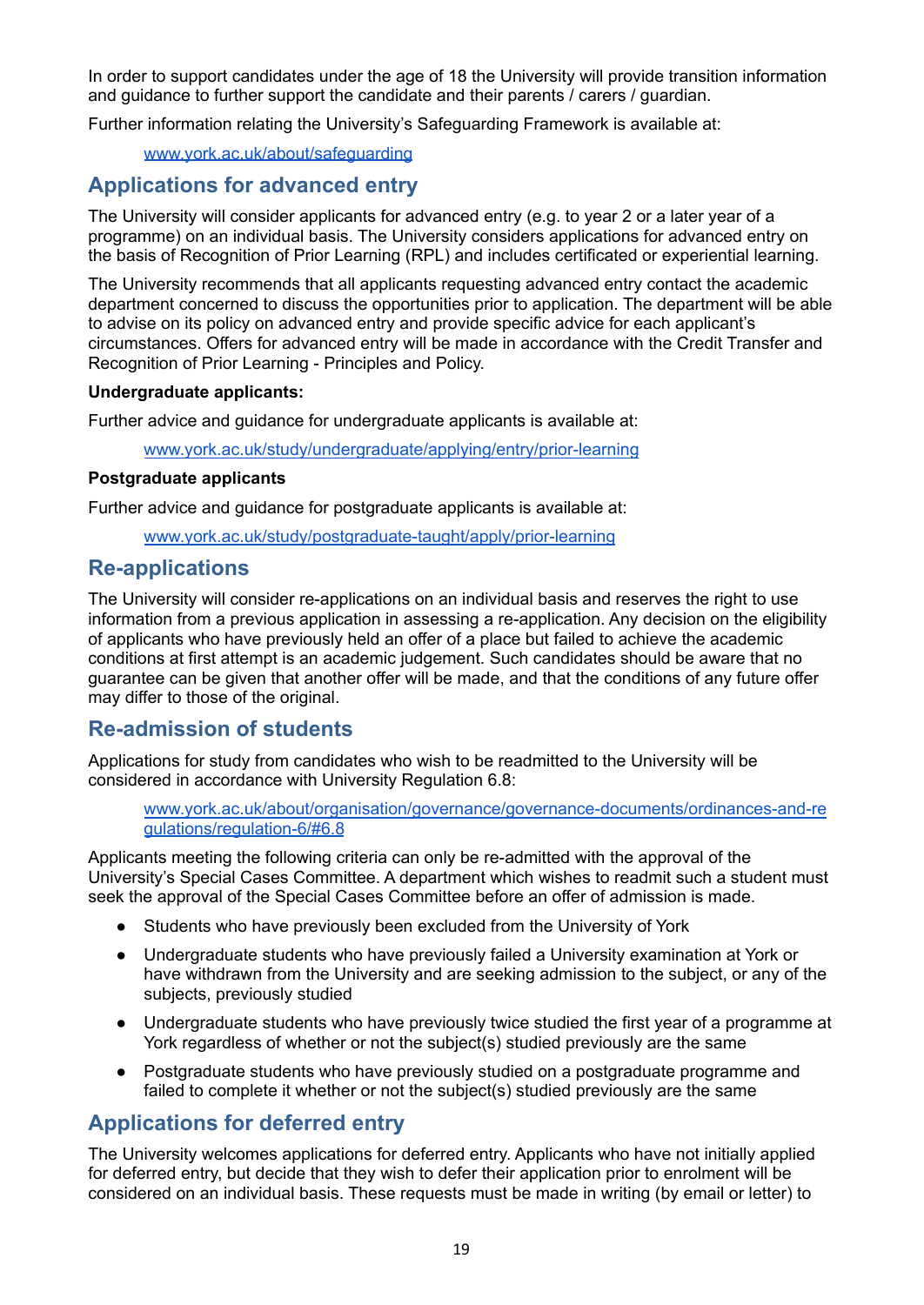MRAO (see contact points below) and normally no later than than the relevant enrolment deadline. In these instances deferral is not guaranteed.

Applicants must normally have satisfied all conditions of entry in order to defer their place. The normal maximum length of deferral that will be considered is two years; after this period a candidate would be required to re-apply.

### <span id="page-19-0"></span>**Fraud, plagiarism and omission**

The University will check qualifications, personal statements, written work, and research proposals provided as part of an application for potential fraud, plagiarism, collusion or other indications that the application submitted is not wholly the work of the applicant. The University will also want to ensure that candidates have provided complete information (e.g. concerning details of previous periods of study or employment) and may seek additional information to resolve any uncertainties in the application.

The University reserves the right to reject an application and any subsequent applications on the basis of lack of integrity in an application or supporting documents, and to withdraw any offer made on the basis of an application that has been found to contain fraudulent or plagiarised information, or where it believes information may have been withheld. Any student found to have been admitted on the basis of fraudulent, plagiarised or withheld information may have their studies terminated.

#### **Undergraduate applicants:**

The University abides by UCAS rules and procedures concerning fraudulent applications. Any application suspected by the University to contain fraudulent information will be referred to UCAS.

As part of the UCAS application process all personal statements are checked for potential plagiarism via the UCAS Similarity Detection Service. UCAS will notify both the University and the applicant if they feel that there are reasonable grounds to suspect potential plagiarism. The University reviews all cases of potential plagiarism individually and may contact an applicant for more information about the situation before making a decision. The University reserves the right to reject an application on the basis of plagiarism in a personal statement or to withdraw an offer of admission should evidence of plagiarism come to light after an offer has been made.

### <span id="page-19-1"></span>**Re-marks, appeals, and re-takes**

Applicants who have applied for a re-mark or appeal with an awarding body should notify the University immediately. Whilst we will make every effort to reconsider applicants whose grades are amended as the result of a successful re-mark, it may not always be possible to hold an offer open pending the outcome of an appeal. In the event that a re-mark is successful and the course applied to is full, an applicant may be offered an alternative course or entry year.

We welcome applications from applicants who are determined to succeed and will consider applicants who are re-taking a qualification on a single occasion for the majority of our programmes. Additional re-takes (i.e. where you have taken a qualification on more than 1 occasion previously) may only be considered in exceptional circumstances. Where extenuating or mitigating circumstances are thought to have affected an applicant's performance in examinations, applicants are encouraged to utilise the Mitigating Circumstances procedure.

### <span id="page-19-2"></span>**Financial information**

### <span id="page-19-3"></span>**Tuition fees**

Information relating to tuition fees is available as follows:

#### **Undergraduate applicants**:

#### [www.york.ac.uk/study/undergraduate/fees-funding](http://www.york.ac.uk/study/undergraduate/fees-funding)

#### **Postgraduate taught applicants:**

[www.york.ac.uk/study/postgraduate-taught/fees](http://www.york.ac.uk/study/postgraduate-taught/fees) [www.york.ac.uk/study/postgraduate-taught/fees/pay/fee-deposits](http://www.york.ac.uk/study/postgraduate-taught/fees/pay/fee-deposits)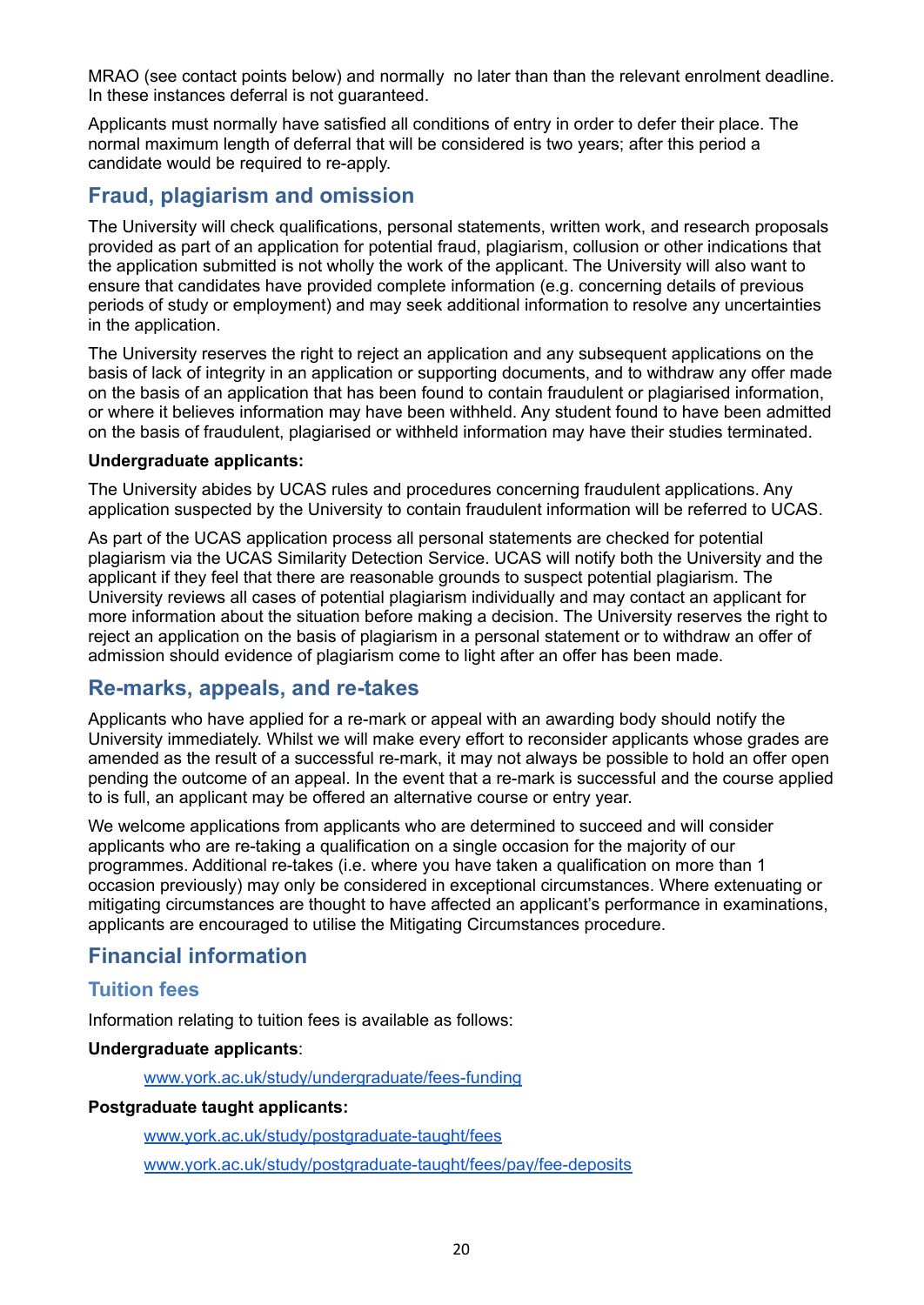#### **Postgraduate research applicants:**

#### [www.york.ac.uk/study/postgraduate-research/fees](http://www.york.ac.uk/study/postgraduate-research/fees)

#### <span id="page-20-0"></span>**Assessment of tuition fee status**

The offer of admission will confirm the tuition fees to be charged based on the programme of study and the applicant's fee status. Applicants are assessed as eligible to pay either home tuition fees or international tuition fees by MRAO. This decision is based on the information provided within the application form regarding nationality and residence, and in the case of undergraduate applicants, the residential category selected via UCAS. The University is guided by information issued by the UK Council for International Student Affairs (UKCISA) in relation to fee assessment issues. Further information about UKCISA guidance is available at:

#### [www.ukcisa.org.uk](http://www.ukcisa.org.uk)

If the University considers an applicant's fee status to be unclear from the information provided in their application, MRAO will contact the applicant to ask for further information. This process will normally take place at the point of offer.

By accepting our offer of admission, applicants are accepting the University's decision in relation to their fee status. This decision is made on the basis of the available evidence at the time. Once candidates have enrolled with the University, decisions will normally only be changed where it can be shown that the University's initial fee assessment (based on the available evidence) was incorrect or in certain cases where a student's circumstances have changed. A change in fee status post enrolment is not guaranteed, and will be considered by the Academic Registrar (or their nominee). Where applicants consider that our decision is incorrect, they should make every effort to query this prior to enrolment.

### <span id="page-20-1"></span>**Tuition fee deposits**

The University receives a large number of applications for Taught Postgraduate study each year from students requiring sponsorship for a student visa. In order to effectively manage the allocation of the University's Confirmation of Acceptance for Studies (CAS) for student visa purposes, some applicants will be required to pay a tuition fee deposit r in order to progress their CAS request.

Further information relating to the Tuition Fee Deposit Policy is available at:

[www.york.ac.uk/study/postgraduate-taught/fees/pay/fee-deposits](http://www.york.ac.uk/study/postgraduate-taught/fees/pay/fee-deposits)

#### <span id="page-20-2"></span>**Changes to programmes**

The University undertakes a continuous review of its programmes, services and facilities to ensure quality enhancement and sometimes it is necessary to make changes. We will inform applicants at the earliest opportunity of any changes to the published information about a programme, including any suspension of a programme made between the application being submitted and the offer of admission and enrolment.

### <span id="page-20-3"></span>**Enrolment and induction**

Applicants who have firmly accepted an unconditional offer will be invited to enrol online. Applicants for entry in September will be invited to enrol normally from August. Applicants starting at different times throughout the year will normally be invited to enrol from approximately one month prior to entry.

As per University Regulations, students enrolled for a research, postgraduate or undergraduate degree may not usually be enrolled at the same time for any other degree or qualification at this or another institution, unless such enrolment forms part of an approved programme of study involving another institution or institutions.

### <span id="page-20-4"></span>**Interactions between the University and the applicant**

The University is committed to ensuring that any interaction with an applicant is conducted in a professional, courteous and respectful manner, and it expects the same commitment from all applicants or their representatives. The expected standards of behaviour include all interactions and communications, including social media.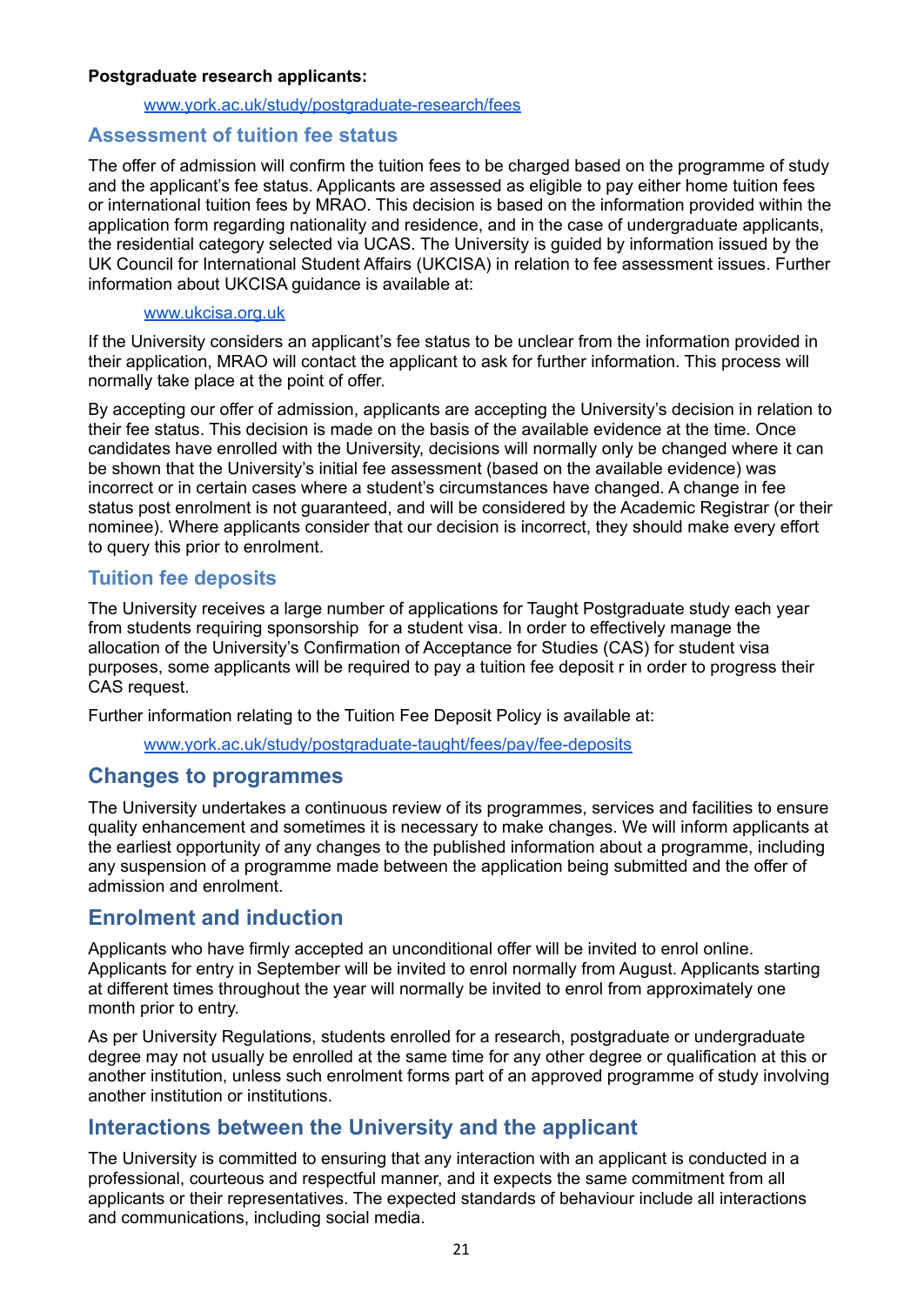The University expects applicants and prospective students to adhere to its 'Together York' community declaration which is built on values of respect, fairness, and compassion as follows:

- to show respect to others and yourself,
- to be willing to have your preconceptions and stereotypes challenged, and
- to actively challenge disrespectful speech and unfair behaviour and to seek support from the University if your experience is adversely affected by disrespect or unfairness from students or staff in a way you are unable to resolve independently.

Based on these values applicants and prospective students are expected:

- To be considerate and respectful of fellow prospective students, students and staff of the University,
- To comply with reasonable requests or instructions from members of University staff,
- To conduct themselves appropriately in all forms of communication, including personal social media and when using official University of York social media groups, and
- Not to submit false claims against other prospective or current members of the University community in order to actively discredit an individual.

Any unacceptable behaviour will not be tolerated and may prejudice an application or appeal. Unacceptable behaviour (including bullying, harassment and victimisation), can include actions, words or physical gestures that could reasonably be perceived to be the cause of another person's distress or discomfort. Bullying or harassment may be by an individual against an individual or involve groups of people. The University defines unacceptable behaviour as being:

- Unwanted by the recipient, and
- Has the purpose or effect of violating the individual's dignity and/or creating an intimidating, hostile, degrading, humiliating or offensive environment.

In exceptional cases, where the seriousness of the behaviour has breached accepted norms, further action may be taken including, but not limited to, withdrawing an application or offer. For prospective students applying through UCAS, where inappropriate behaviour leads to the withdrawal of any offer, the University will report its actions to UCAS. Furthermore, the University may feel morally or legally obliged to report its findings to other authorities.

### <span id="page-21-0"></span>**Appeals and complaints**

The University will consider all applications fairly and effectively in line with the policies outlined in this document.

#### **Appeals:**

Applicants may raise a complaint about the application process and / or its outcome, but do not have an automatic right of appeal against a decision as to whether or not they should be offered a place at the University. However, the University will normally review admissions decisions where a complaint has been received about the application process and / or its outcome, or if new information about an application comes to light.

#### **Complaints:**

The University's Policy and Procedure for Dealing with Complaints from Students, Student Applicants and Student Placement Providers is available at:

[www.york.ac.uk/about/departments/support-and-admin/sas/complaints](http://www.york.ac.uk/about/departments/support-and-admin/sas/complaints)

Applicants who experience a problem with any service provided by the University or its associated partners acting on its behalf, or anything else within the control of the University, should normally first raise the matter with the staff member responsible for the service. If informal discussion does not resolve the situation satisfactorily, then the complainant should write to: The Director of Marketing, Recruitment, Admissions and Outreach, University of York, Heslington, York YO10 5DD, or email:

SRA-Director@york.ac.uk.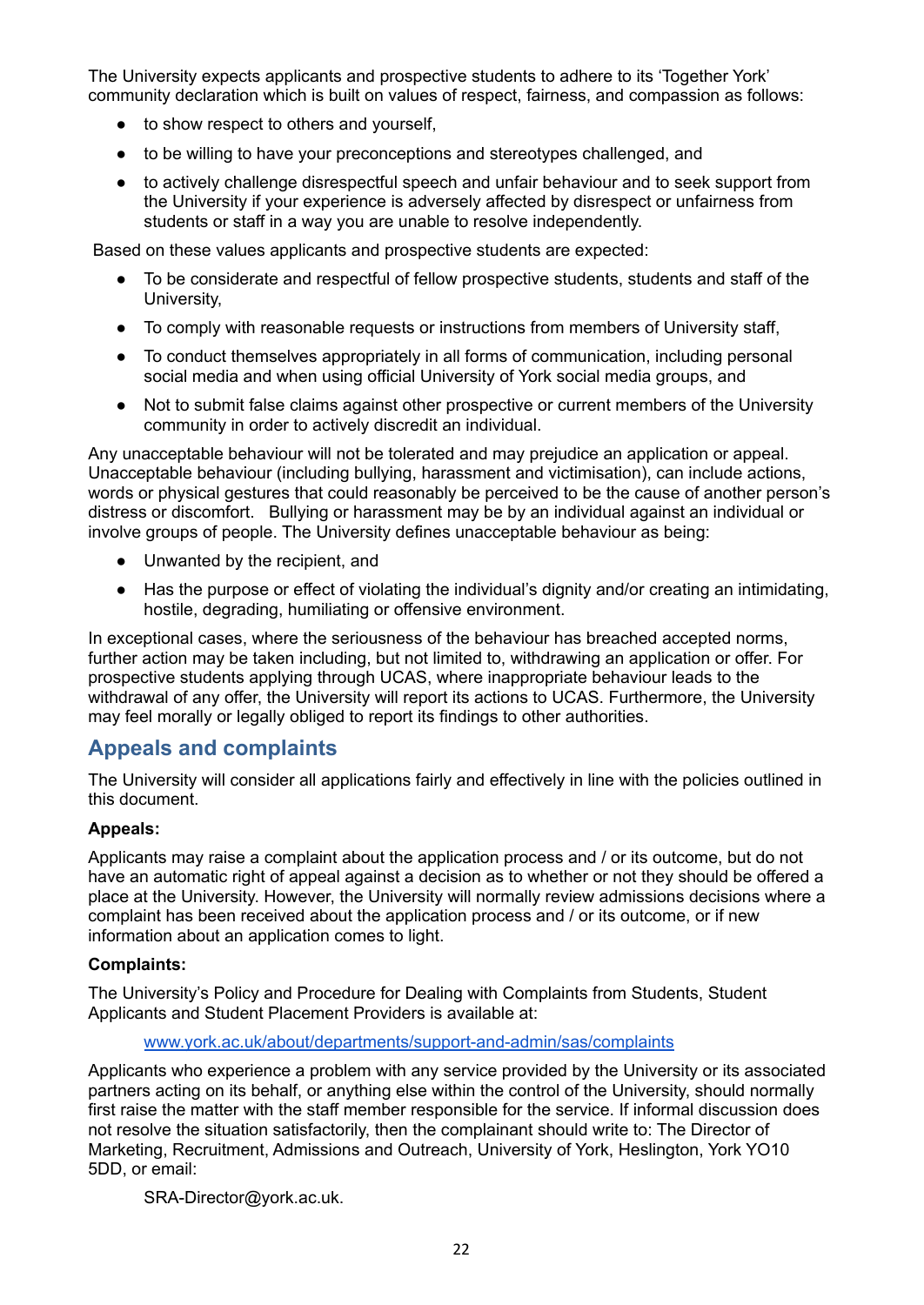The University aims to reply promptly to all complaints.

On completing this procedure, applicants (as opposed to enrolled students) are not usually eligible to complain to the Office of the Independent Adjudicator for Higher Education (OIAHE). However, they should check the position with the OIAHE which is independent from the University. Further information concerning the OIAHE is available at:

#### [www.oiahe.org.uk](http://www.oiahe.org.uk)

The Director of Marketing, Recruitment, Admissions and Outreach and Head of Admissions will review any complaints and where applicable review and update any necessary policies and procedures in order to improve the services that the University provides to our applicants.

### <span id="page-22-0"></span>**Applicant data**

Information on how the University uses your data and your rights under the UK General Data Protection Regulation and Data Protection Act 2018 can be viewed at:

[www.york.ac.uk/records-management/dp/your-info/students](http://www.york.ac.uk/records-management/dp/your-info/students)

### <span id="page-22-1"></span>**Equal Opportunities monitoring**

The University values the diversity of its members and is committed to the creation of a positive environment which is fair, welcoming and inclusive, and where everyone is treated with dignity and respect. We encourage applicants with varied experiences and different backgrounds, and are committed to ensuring that no student with potential is deterred from applying.

The University is committed to a policy of equal opportunities. To enable the University to monitor the effectiveness of this policy, applicants are asked to complete a series of Equal Opportunities Monitoring questions either through UCAS or Select. Educational institutions also have a duty under the Equality Act (2010) to advance equality of opportunity between people from different groups. Diversity awareness training is offered to all staff.

Information provided is used solely for the purpose of monitoring application and admission rates and forms no part of the selection procedure (i.e. this information is not forwarded to assessors). All information will be handled in confidence and in accordance with the UK General Data Protection Regulation.

Further information concerning the University's Equality and Diversity policy for students is available at:

[www.york.ac.uk/about/equality/students](http://www.york.ac.uk/about/equality/students)

### <span id="page-22-2"></span>**Further information**

### <span id="page-22-3"></span>**Relevant websites**

Specific information about studying at the University is available at:

[www.york.ac.uk/study](http://www.york.ac.uk/study)

Further general information about the University is available at:

[www.york.ac.uk](http://www.york.ac.uk)

### <span id="page-22-4"></span>**Relevant publications**

The University annually publishes a postgraduate and undergraduate prospectus which is either available at: www.york.ac.uk, or by calling the prospectus hotline on +44 (0)1904 324000.

### <span id="page-22-5"></span>**Contact details**

For further information regarding this policy or admissions at the University of York please contact:

Address: Marketing, Recruitment, Admissions and Outreach

University of York **Heslington** York, UK